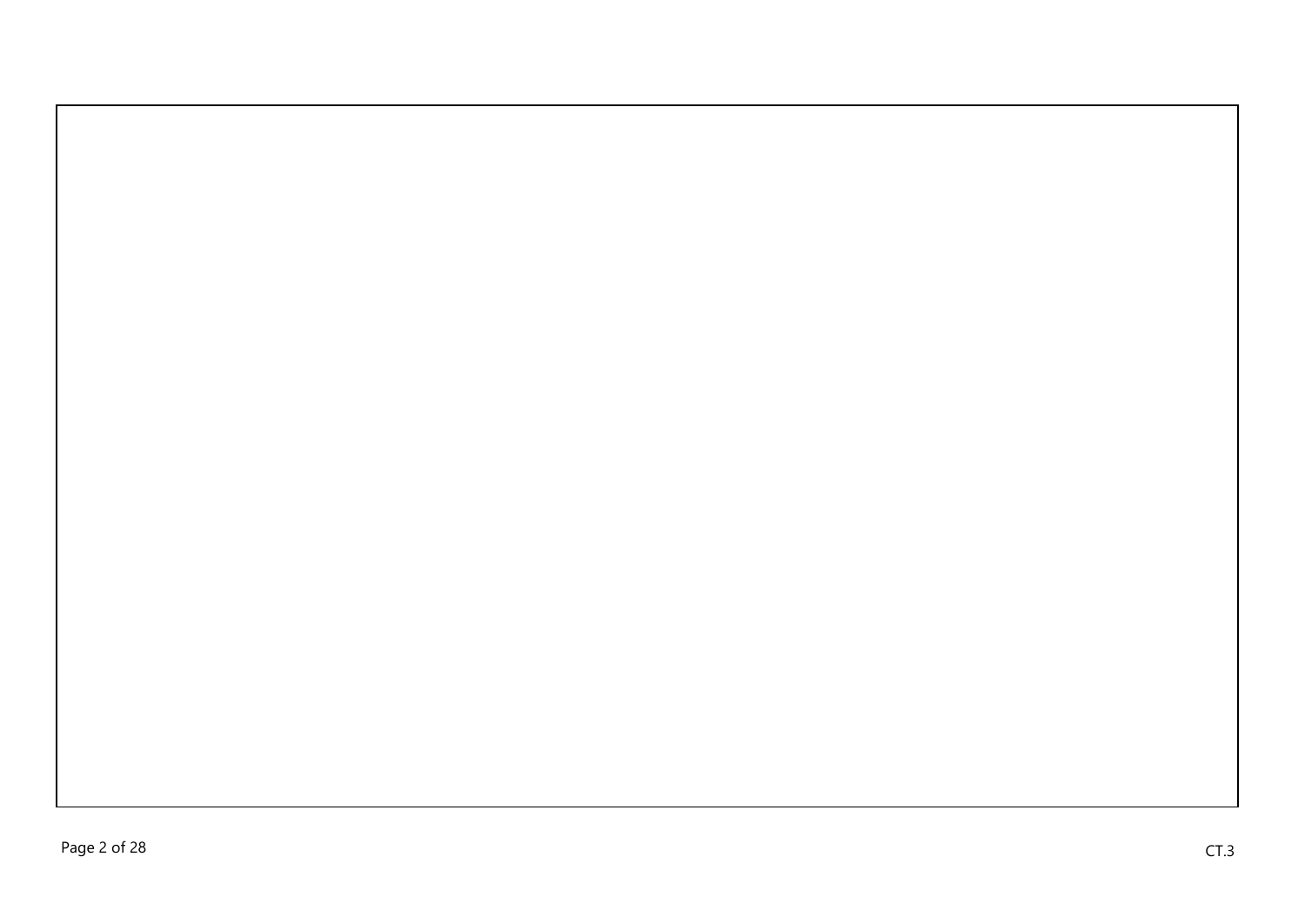| #                        | Island     | House Name   | Name                    | Sex | National ID | ، ه ، ره<br>مره برگ                      | يترمثر                                                                |
|--------------------------|------------|--------------|-------------------------|-----|-------------|------------------------------------------|-----------------------------------------------------------------------|
| Sh. Feevah               |            |              |                         |     |             |                                          |                                                                       |
|                          | Sh. Feevah | Aakaash      | Mohamed Shafraz         | M   | A265506     | رژ ئەشە                                  | وره رو دره ده<br><i>وبرو در</i> شور <i>مر</i> ی                       |
| $\overline{2}$           | Sh. Feevah | Aakaash      | Abdulla Shimraan        | M   | A265507     | رژ ئەشە                                  | <mark>بر صور</mark> الله<br>ے و تر س                                  |
| 3                        | Sh. Feevah | Aakaash      | Fathimath Shaufa        | F.  | A265509     | رژ ئەشە                                  | أوالمحتجم المستعمر                                                    |
| $\overline{\mathcal{A}}$ | Sh. Feevah | Aamuleege    | Abdulla Rimah           | M   | A264830     | پژخری                                    | أرجع قرالله مرؤم                                                      |
| 5                        | Sh. Feevah | Alhivilaage  | Fashana Mohamed         | F.  | A132534     | ەكمەرە ئۇ                                | تى شەھرە بەر د                                                        |
| 6                        | Sh. Feevah | Alhivilaage  | Khadheeja Mohamed       | F   | A265354     | ەكمەرە ئۇتى                              | زَ مِرِ قَ مِ دَ مِ دِ وَ رَ وَ مَرَ وَ مَرَ                          |
| $\overline{7}$           | Sh. Feevah | Alithari     | Ahmed Naushad           | M   | A123496     | وكمتوحوسر                                | رەرد بردىدە                                                           |
| $\overline{8}$           | Sh. Feevah | Alithari     | Aminath Nausa           | F   | A265305     | لأحرجوسر                                 | أأزجه تتراميح                                                         |
| 9                        | Sh. Feevah | Annaarumaage | Ahmed Rasheed           | M   | A010701     | ر ه د و د ،<br>د سرسربرو د               | أرور ويدعونه                                                          |
| $ 10\rangle$             | Sh. Feevah | Annaarumaage | Shahina Mohamed         | F   | A075703     | ر ه ۶۶۶ و.<br>مرس مرد و ی                | أحدثه وره دو                                                          |
| 11                       | Sh. Feevah | Annaarumaage | Najma Mohamed           | F   | A075704     | ر ۵ پر ۶ پر ۷<br>۸ سرسربر <del>۶</del> پ | روه وره رو<br> سرچاق وبرورونز                                         |
| $ 12\rangle$             | Sh. Feevah | Annaarumaage | Shahida Mohamed         | F.  | A265499     | ر ه ۶ و ۶ و<br>مرس مربو و                | أشكريش وبره رو                                                        |
| $ 13\rangle$             | Sh. Feevah | Asareege     | Ahmed Faris Abdulla Ali | M   | A261659     | ېز سەئىي <sub>د</sub> ى<br>ئە            | أيره يرو ومحرب الانتقاض الله الأرادي                                  |
| 14                       | Sh. Feevah | Asareege     | Mohamed Faris           | M   | A261660     | ېز سه پېړئ<br>په                         | ورورو ومرد                                                            |
| 15                       | Sh. Feevah | Asareege     | Fathimath Wafa          | F   | A261661     | ېر کے بیری<br>پ                          | وًجوحه وَوَّ                                                          |
| 16                       | Sh. Feevah | Asrafeege    | Saeeda Ali              | F.  | A039616     | ىر شەنىزى <sub>ر</sub> ئ                 | سکھیدتھ ایکٹر                                                         |
| 17                       | Sh. Feevah | Asrafeege    | Fathimath Risala        | F   | A261958     | ىز س <sup>9</sup> ىئرى <sub>ۋ</sub> ئ    | أوُّبُودَهُ بِرَسَّوَّ                                                |
| 18                       | Sh. Feevah | Asrafeege    | Fathimath Ibthisam      | F.  | A261959     | ىز س <sup>9</sup> ىخرى <sub>چە</sub> ئ   | توجدة مقويدة                                                          |
| 19                       | Sh. Feevah | Asrafeege    | Aishath luthisam        | F   | A261967     | ىز س <sup>9</sup> ىخرى <sub>چە</sub> ئ   | $\overbrace{\phantom{aa}}^{\circ}$ $\overbrace{\phantom{aa}}^{\circ}$ |
| 20                       | Sh. Feevah | Asseyri      | Ahmed Amjad             | M   | A265143     | لئەرىئىمىر                               | י סיי כ' יי היי בי<br>היי כני הכני בי                                 |
| 21                       | Sh. Feevah | Asseyri      | Ali Ikraam              | M   | A265148     | لمرهر يھيمبر                             | أەنبى مەمگە                                                           |
| 22                       | Sh. Feevah | Asurumaage   | Zubaida Mohamed         | F.  | A264325     | ر روپرې<br>مرسومرد د                     | כן כנסגב<br>גוסתית כגתכת                                              |
| 23                       | Sh. Feevah | Athamaage    | Mohamed Rasheed         | M   | A102902     | بر بر بو بر<br>در بر بر بر               | ورەرو كەشەر                                                           |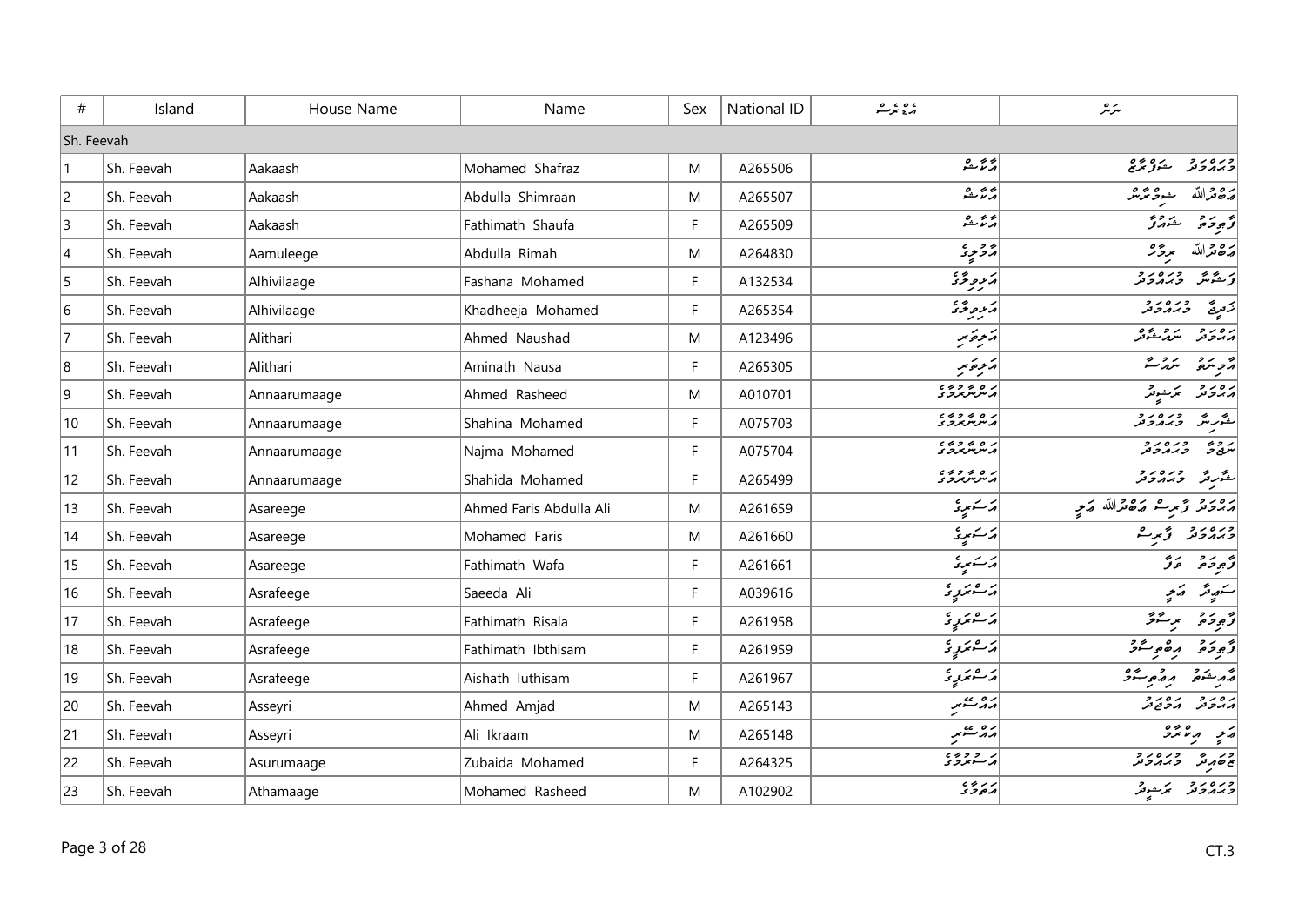| 24 | Sh. Feevah   | Athamaage          | Ahmed Rasheed             | M  | A263866 | ر ر د »<br>د ه د د                               | أرور و مرشومر                                  |
|----|--------------|--------------------|---------------------------|----|---------|--------------------------------------------------|------------------------------------------------|
| 25 | Sh. Feevah   | Athamaage          | Ali Rasheed               | M  | A263868 | بر بر بر بر<br>در بر بر بر                       | أركمي أترشوش                                   |
| 26 | Sh. Feevah   | Beach Light        | Mohamed Saneez Ali        | M  | A264357 | صرم محرم هم                                      | ورورو ڪي ڇَوِ                                  |
| 27 | Sh. Feevah   | Beach Light        | Ismail Shareef            | M  | A264361 | $\overline{e}$ , $\overline{e}$ , $\overline{e}$ | ر شۇرۇ شىرۇ                                    |
| 28 | Sh. Feevah   | <b>Blue Heaven</b> | Mariyam Neem              | F  | A344567 | ه دو ، ر ه<br><i>ه مور و</i> س                   | دەرە بېرە                                      |
| 29 | Sh. Feevah   | <b>Blue House</b>  | Abdulla Shiyam            | M  | A048194 | ە دىرىر م                                        | مُهْ مَرَّاللَّهُ شَعْمَرَّ                    |
| 30 | Sh. Feevah   | <b>Blue House</b>  | Ibrahim Shakeeb           | M  | A069701 | ە دىرىر م                                        | رە ئەر ئىرە                                    |
| 31 | Sh. Feevah   | <b>Blue House</b>  | Abdul Azeez Mohamed       | M  | A263334 | ە دەر دەر                                        | גם כפג ם הכגם גב<br>גיסיני בגם הביני ב         |
| 32 | Sh. Feevah   | <b>Blue House</b>  | Abdul Wahid Mohamed       | M  | A263342 | ە دىرىر م                                        | ره وه پر در در در د<br>پرهنربوغ برتر کوبربروتر |
| 33 | Sh. Feevah   | <b>Blue Rest</b>   | Aishath Manike            | F  | A263381 | و دو د ه ه<br>حامز <i>بر</i> سرچ                 | ە ئەر شىمۇ ئەسرىئا                             |
| 34 | Sh. Feevah   | <b>Blue Star</b>   | Mohamed Rasheed           | M  | A073917 | ە دور ھەير                                       | ورەر و كەنبەتر                                 |
| 35 | Sh. Feevah   | <b>Blue Star</b>   | Ali Naaif                 | M  | A263349 | ە دورە بر                                        | ەير شەرق                                       |
| 36 | Sh. Feevah   | Burevimaage        | Mohamed Naafiu            | M  | A263809 | و ۽ په په<br>  ح <i>اجري</i> و تر                | ورەر ئەرگە                                     |
| 37 | Sh. Feevah   | Cactus             | Mariyam Sijaafa           | F  | A264890 | 2.600                                            | رەرە سوق <sup>3</sup> ۇ                        |
| 38 | Sh. Feevah   | Chaandhanee Villa  | Abdulla Rameez            | M  | A009714 | ڭۇستىرسو ئە                                      | رَجْعَرْاللَّهُ يَرَدِجُ                       |
| 39 | Sh. Feevah   | Chaandhanee Villa  | Ameena Ali                | F. | A305262 | ڭۇسرتىر سرەپە ق                                  | أروبتر أرو                                     |
| 40 | Sh. Feevah   | Chaandhanee Villa  | Mohamed Razwan            | M  | A323432 | ڭۇسىترسرە ئە                                     | כנסנכ נכשים<br>כמחכת תשפית                     |
| 41 | Sh. Feevah   | Chaandhanee Villa  | Ahmed Rikzaan             | M  | A335907 | ى<br>ئۇستىر س <sub>ىر</sub>                      | أرەر دىرە ئەر                                  |
| 42 | Sh. Feevah   | Chaandhaneege      | Moosa Rameez              | M  | A039860 | ڭۇس <sub>ى</sub> رىگىرىد                         | د مستقر مستقرح مع                              |
| 43 | Sh. Feevah   | Chaandhaneege      | Khadheejath Layaal Rameez | F  | A323510 | ڭۇس <sub>ل</sub> رىترىپرىگە                      | زردة ويوه ويده                                 |
| 44 | Sh. Feevah   | Dhaadharaage       | Aishath Waheeda           | F  | A264848 | ی ر بر بر<br>ترتربر <sub>ک</sub>                 | ومرشكة وبرقر                                   |
| 45 | Sh. Feevah   | Dhanburuhdhoshuge  | Mohamed Sharvaan          | M  | A264983 | ر<br>ترسرچ بر د ترس                              | ورەرو بەرومە<br><i>دىد</i> ەرىر شىر <i>ۇ</i> س |
| 46 | l Sh. Feevah | Dhanburuhdhoshuge  | Fathimath Ajufaan         | F. | A264990 | ر<br>ترسرچ بر د ترسری                            | وٌجِرَدُ دَوَوُسٌ                              |
| 47 | Sh. Feevah   | Dheraha            | Mohamed Ibrahim           | M  | A074493 | ی پر پر<br>توبخر <i>ت</i>                        | בגמכנג מסתקב                                   |
| 48 | Sh. Feevah   | Dhethandimaage     | Mohamed Musthafa          | M  | A082479 | ې ئەھەمبە ئ <sup>ى</sup> رى                      | د پەر ئە<br>و ر ه ر و<br><i>و بر د</i> تر      |
| 49 | Sh. Feevah   | Dhethandimaage     | Abdulla Mufeed            | M  | A262823 | ې ئەھەمبىي ئ <sup>ەي</sup>                       | پره ترالله څوپه                                |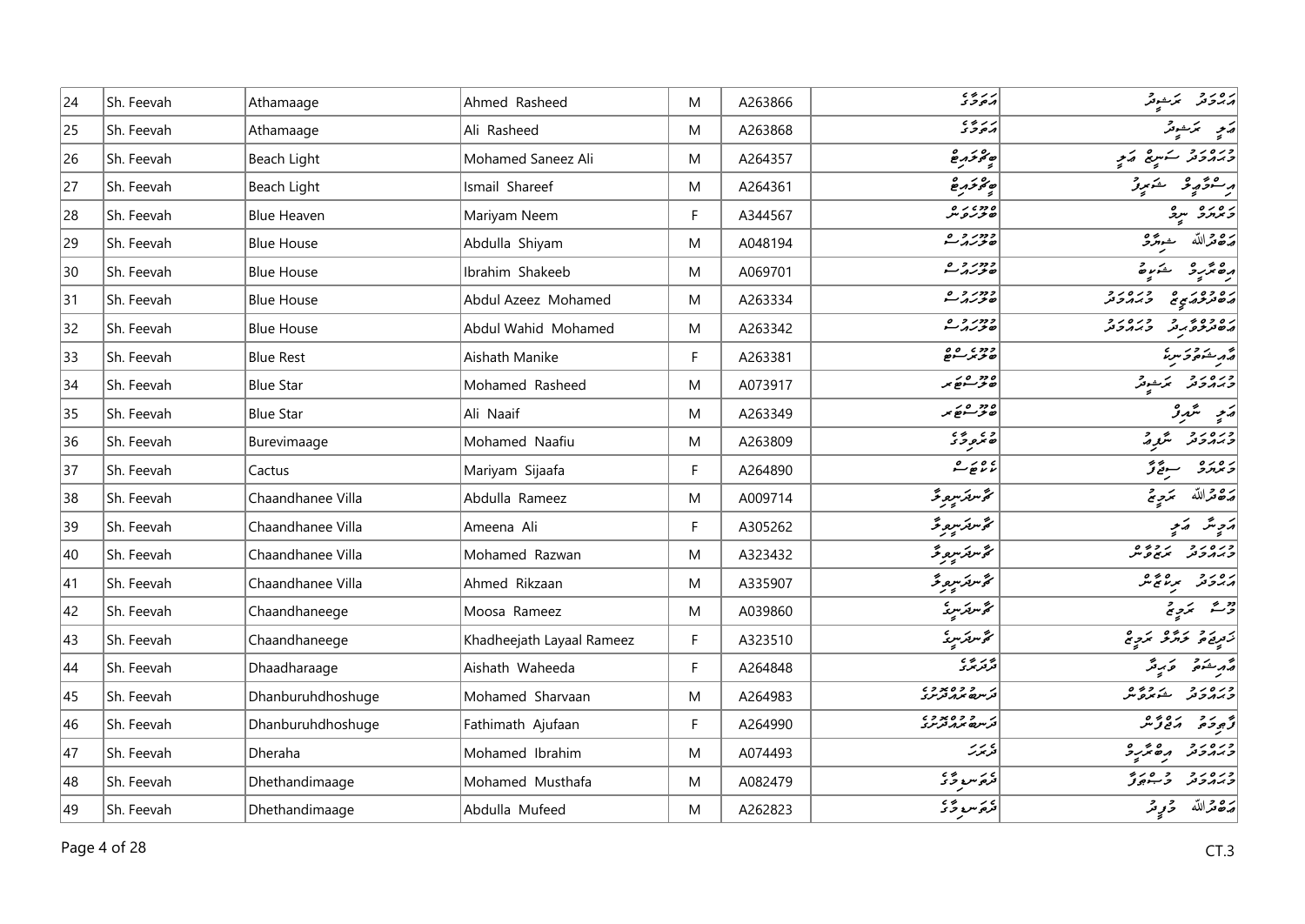| 50 | Sh. Feevah | Dhilaasaage             | Abida Adam          | F  | A265036 | ەرگۇرىچى                               | ړُه تَر ده.                                       |
|----|------------|-------------------------|---------------------|----|---------|----------------------------------------|---------------------------------------------------|
| 51 | Sh. Feevah | Dhilkashge              | Ibrahim Zaheer      | M  | A041833 | دره د بر ۲۵<br>درمزم شور               |                                                   |
| 52 | Sh. Feevah | Dhilkashge              | Hussain Zaheer      | M  | A063889 | <mark>ىر بۇ ئەش</mark> تى              | برسكور كالمريز                                    |
| 53 | Sh. Feevah | Dhilkashge              | Hassan Saamil       | M  | A263838 | دره د بر ۲۵<br>درمزم شور               | ر<br>رسک مشروعی                                   |
| 54 | Sh. Feevah | Dhilkashge              | Aminath Zunaira     | F  | A263841 | <mark>ىر بۇ ئەش</mark> تى              | أأدجتم ويتمر                                      |
| 55 | Sh. Feevah | Dhilkashge              | Mohamed Baais       | M  | A370907 | <sub>مر</sub> و رکھنے <sub>ک</sub>     | وره دو ځمه څ                                      |
| 56 | Sh. Feevah | <b>Dhoores</b>          | Abdulla Faiz        | M  | A036352 | دد ۽ ه                                 | مَدْهِ مِّرْ اللَّهُ مَّ وَمِنْ                   |
| 57 | Sh. Feevah | <b>Dhoores</b>          | Nasrulla Faiz       | M  | A073454 | ود ، م<br>تعریمر ک                     | ىتربە چراللە ئۇرىيم                               |
| 58 | Sh. Feevah | <b>Dhoores</b>          | Hussain Nizam       | M  | A147927 | دو ۽ ه                                 | ج سُنهر مثل سرچو                                  |
| 59 | Sh. Feevah | <b>Dhoores</b>          | Mohamed Fauzan Faiz | M  | A158378 | دو ۽ ه                                 |                                                   |
| 60 | Sh. Feevah | <b>Dhoores</b>          | Mariyam Maeesha     | F. | A340022 | دد ۽ ه                                 | رەرە دېرىگ                                        |
| 61 | Sh. Feevah | Diamond Villa           | Abdul Raheem Adam   | M  | A079851 | } رِرَسْنَا وِرَّ                      | גם כם גם היגם                                     |
| 62 | Sh. Feevah | Diamond Villa           | Mohamed Unais       | M  | A265508 | ، ئەر ئەنتقى ئوقر                      | כנסנכ כנגל                                        |
| 63 | Sh. Feevah | Diamond Villa           | Fathimath Izumath   | F  | A265512 | ن <sub>ە ب</sub> رىشا <sub> ئو</sub> ر | توجدة معدد                                        |
| 64 | Sh. Feevah | Diamond Villa           | Ahmed Aiman         | M  | A347170 | ،<br>، مرځ مثر هم <i>و</i> مح          | גפיני התכית                                       |
| 65 | Sh. Feevah | Ever Bright             | Mohamed Fikree      | M  | A071706 | $rac{1}{2}$                            | ورورور وراميه                                     |
| 66 | Sh. Feevah | Ever Bright             | Ahmed Yasir         | M  | A132480 |                                        | پرورو گرسوند                                      |
| 67 | Sh. Feevah | Ever Bright             | Abdulla Yasir       | M  | A152531 | أوأوسي مكرم                            | رَة قرالله مرَّسة حَمَّ                           |
| 68 | Sh. Feevah | Ever Bright             | Hafsa Abdul Rahman  | F. | A261933 |                                        | ره په ره ده ره په ه<br>برو په په هغرم مربرو س     |
| 69 | Sh. Feevah | Ever Bright             | Fathimath Yasfa     | F  | A261940 |                                        | ىر ئەرمى<br>ا توجو څخه د                          |
| 70 | Sh. Feevah | Ever Bright             | Mariyam Yuzuna      | F  | A261941 |                                        | גם גם בכבי<br>בינות כ                             |
| 71 | Sh. Feevah | Faagathi                | Mohamed Haashim     | M  | A119816 | و د<br>تر د ح <sub>ج</sub>             | ورەرو گەيو                                        |
| 72 | Sh. Feevah | Faagathi                | Shaheema Hassan     | F  | A148814 | ومر<br>ترىم                            | لمكارِى   كاسكانلل                                |
| 73 | Sh. Feevah | <b>Favourite Corner</b> | Ahmed Azzam         | M  | A265382 | ، رەم ئەر<br>زەبر ھ <sup>ە</sup> ئىرىر | بر ه بر ج<br>م <i>ر</i> بر <del>و</del> ر<br>0101 |
| 74 | Sh. Feevah | Faza                    | Fathimath Yusra     | F  | A128979 | ترتج                                   | تو بر د ده و پ                                    |
| 75 | Sh. Feevah | Faza                    | Ahmed Afsal         | M  | A265043 | ترتج                                   | رەرد رەپ                                          |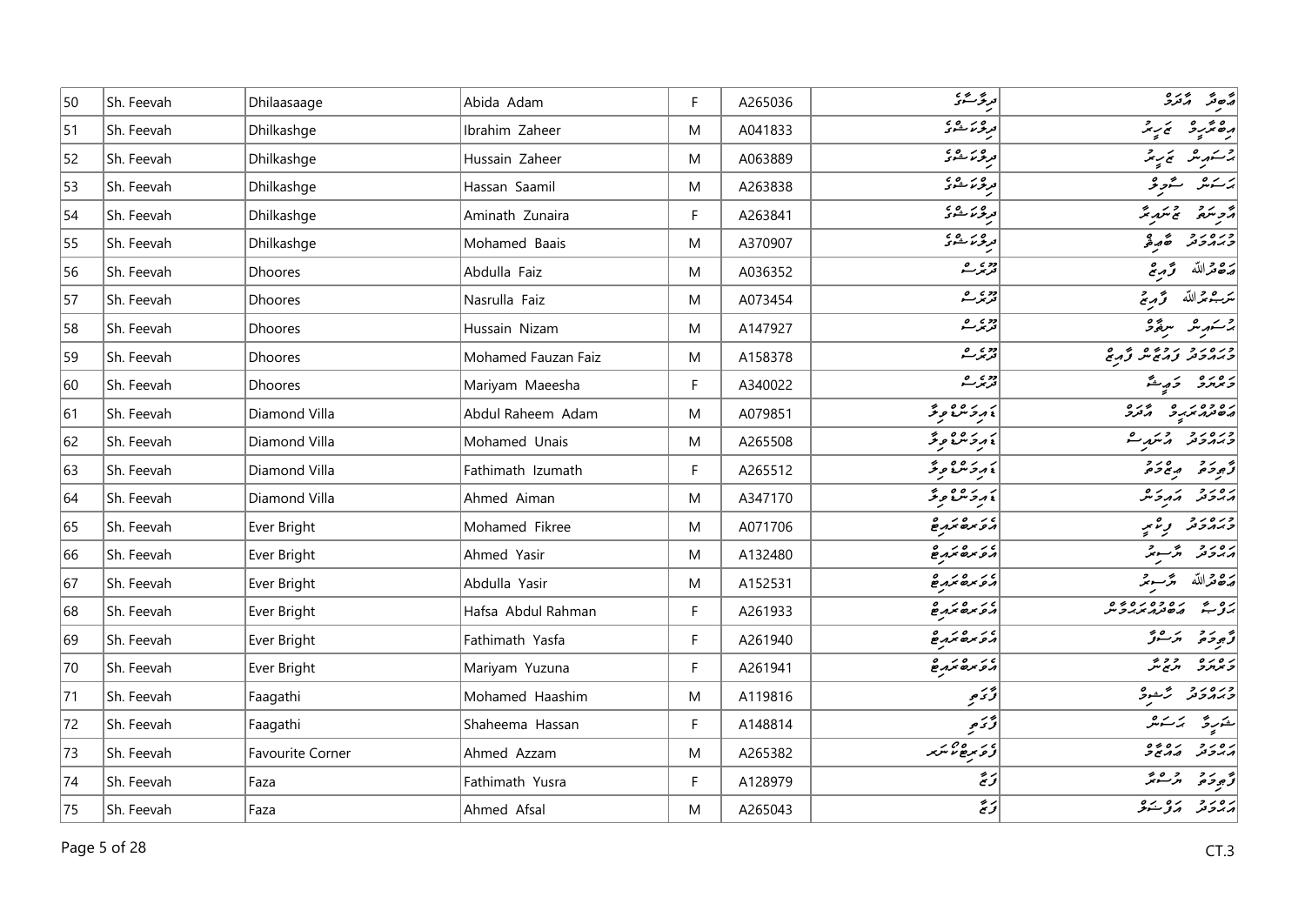| 76           | Sh. Feevah | Faza         | Aminath Yasmeen       | F  | A265046 | ترتج                                             |                                            |
|--------------|------------|--------------|-----------------------|----|---------|--------------------------------------------------|--------------------------------------------|
| 77           | Sh. Feevah | Faza         | Aishath Yuha          | F. | A265049 | ترتج                                             | أقهر شوهر المركز                           |
| 78           | Sh. Feevah | Fehivilla ge | Ahmed Rasheed         | M  | A122947 | ۇروڭۇ                                            | رەرو ئەيدۇ                                 |
| 79           | Sh. Feevah | Fehivilla ge | Hamza Adnan           | M  | A265539 | ۇروڭۇ                                            | رەپ روشر                                   |
| 80           | Sh. Feevah | Fenfiyaazuge | Aishath Ahlam         | F  | A125867 | ع شروع دي.<br> تر شر <sub>و</sub> شيخ د          | و در ده ده ده و د                          |
| 81           | Sh. Feevah | Fenfiyaazuge | Aminath Sharuma       | F  | A262425 | ، همد پرو،<br>زش <sub>ر پ</sub> ر <sub>س</sub> ی | أأدمر المستور                              |
| 82           | Sh. Feevah | Fenfoahmaage | Aminath Rameeza       | F  | A130987 | ، وہ و و ۽<br>اوسمد د و د                        | أأدجن أأتروج                               |
| 83           | Sh. Feevah | Fenfoahmaage | Fathimath Rameeza     | F  | A151863 | ، ه ۵ ۵ ۵ و.<br>توسیل مرکز <sub>ک</sub>          | وٌودَهُ يَرَدٍ مَ                          |
| 84           | Sh. Feevah | Fenfoahmaage | Abdulla Rifaz         | M  | A160679 | ، ه ۵ ۵ و »<br>توسو د د د                        | ة صحرالله<br>ىر ئەشە                       |
| 85           | Sh. Feevah | Feyrumaage   | Fathimath Seereena    | F  | A264337 | ، د و و د<br>تو مرتز د                           | سەمدىتر<br>ئىستىم<br>وٌجوحَع               |
| 86           | Sh. Feevah | Feyrumaage   | Fathimath Sajhath     | F. | A264347 | ، د و و د<br>تو مرتز د                           | و بر د<br>سە ئەر ج                         |
| 87           | Sh. Feevah | Finifenmaage | Abdul Latheef Ali     | M  | A073511 | اوسۇمىۋە                                         | ره ده د د و مر<br>م <b>ه در د</b> پور      |
| 88           | Sh. Feevah | Finifenmaage | Abdulla Zamir Ali     | M  | A075755 | اربىرد چېچ                                       | رە دالله گەج ما مايو                       |
| 89           | Sh. Feevah | Finifenmaage | Mohamed Latheef       | M  | A262832 | و سرگر مرگر <sup>ی</sup>                         | ورەرو كەر                                  |
| $ 90\rangle$ | Sh. Feevah | Finifenmaage | Mohamed Naswaan       | M  | A262833 | ار بېرو موځ د                                    | ورەرو برەھ ب <i>و</i>                      |
| 91           | Sh. Feevah | Finifenmaage | Aishath Aamaal        | F  | A262834 | ى <sub>ر سو</sub> يۇ يى <sub>ر</sub> ى<br>س      | وأرشكم أروح                                |
| 92           | Sh. Feevah | Finimaage    | Ahmed Rasheed         | M  | A156693 | و سرچ ئ                                          | أبره رو برشوش                              |
| 93           | Sh. Feevah | Finimaage    | Abdulla Imaadh        | M  | A265597 | وسردمى                                           | أرجعترالله محققر                           |
| 94           | Sh. Feevah | Finimaage    | Moosa Maahir          | M  | A265599 | و سرچ <sup>ء</sup><br>سرچ                        | وحرثت ومحرر                                |
| 95           | Sh. Feevah | Finivaage    | Abdulla Adam          | M  | A042923 | او سرچ <sup>ی</sup><br><u>مرم</u>                | مَدْهِ مِّرْ مُرْمَّرِ                     |
| 96           | Sh. Feevah | Finivaage    | Fathimath Adam        | F  | A076211 | او میرود<br>او میرود                             | توجوحتم مرمره                              |
| 97           | Sh. Feevah | Finivaage    | Mohamed Ahnaf Abdulla | M  | A354154 | و سرچ <sup>ي</sup>                               | وره رو بره بره بره والله                   |
| 98           | Sh. Feevah | Florida      | Mohamed Naufal        | M  | A264864 | و بير په<br>  ز څربر پا                          | ورەرو شەدرە<br>جەمەدىر شمەۋى               |
| 99           | Sh. Feevah | Florida      | Aishath Nuha          | F  | A264866 | ادبورگا                                          | و در دور<br>مارد شوی سربر                  |
| 100          | Sh. Feevah | Funvil       | Mohamed Afrah         | M  | A263804 | ژیمو ژ                                           | כנסנכ נספס<br><i>כג</i> ובט ו <i>בצי</i> ב |
| 101          | Sh. Feevah | Funvil       | Adam Athoof           | M  | A358914 | ۇمىھوقە                                          | وره دوو<br>مرکز م                          |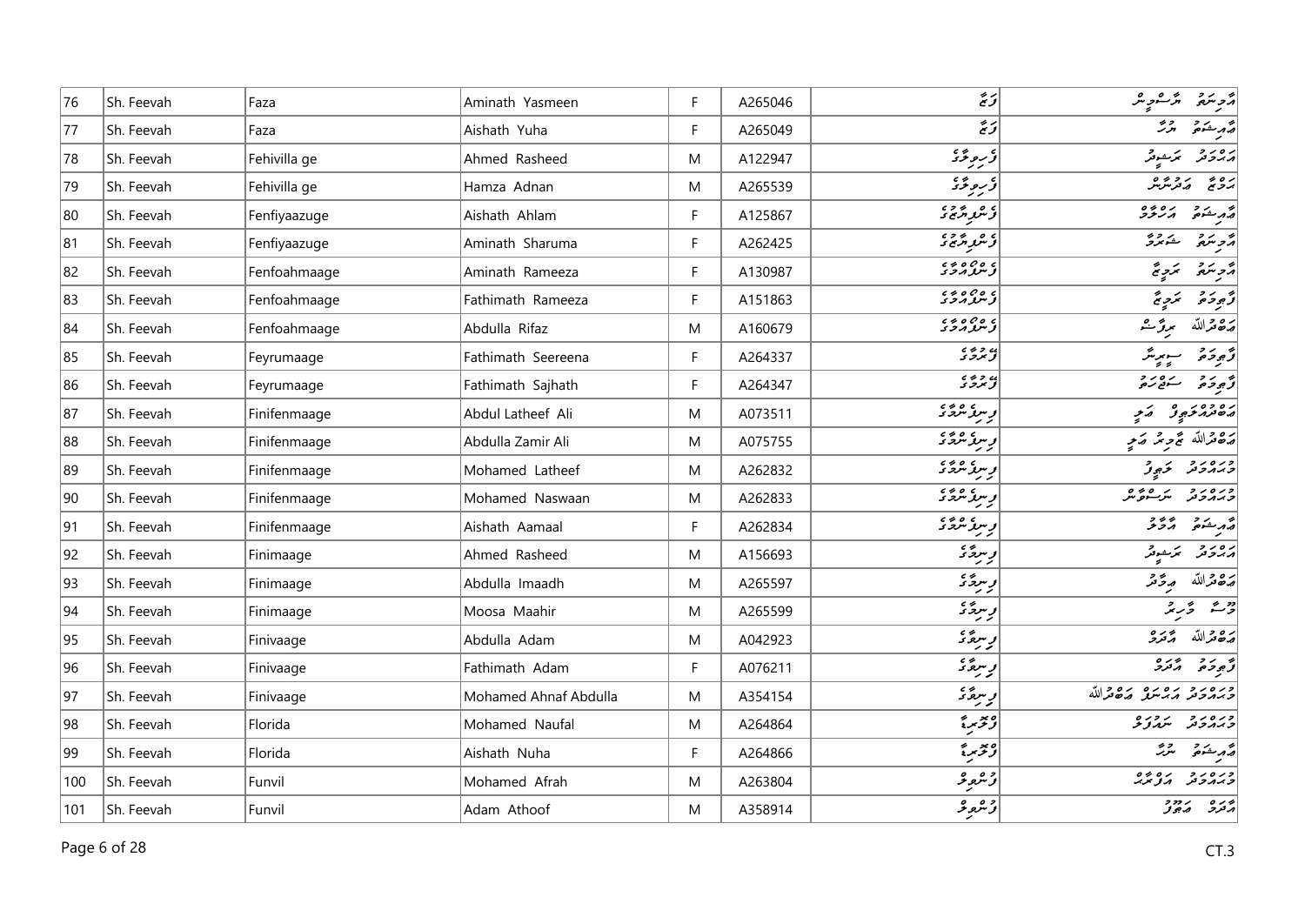|     |            |                    |                          |             | A265077 | و ه ر د<br>ز د ه مر                              | ر ه ر ه<br><del>د</del> بربرد<br>سەۋىتىر                                                                                                             |
|-----|------------|--------------------|--------------------------|-------------|---------|--------------------------------------------------|------------------------------------------------------------------------------------------------------------------------------------------------------|
| 102 | Sh. Feevah | Futtaru            | Mariyam Safra            | $\mathsf F$ |         |                                                  |                                                                                                                                                      |
| 103 | Sh. Feevah | Gaskara            | Fathimath Samaahath      | F.          | A261671 | ر 2 س <sup>ر</sup> ىر<br>ئەسىرىكىر               | سەۋرە<br>ا تۇ بوخرى                                                                                                                                  |
| 104 | Sh. Feevah | Gaskara            | Mariyam Sausan           | F           | A261675 | ى سەرىمىر                                        | ر ه ر ه<br><del>د</del> بربر د<br>سەرچە سەمىر                                                                                                        |
| 105 | Sh. Feevah | Goabiligasdhoshuge | Mariyam Saeedha          | F           | A138874 | ہے<br>کی ن <i>ے مو</i> کی سس <sup>و</sup> تر مرک | ر ه بر ه<br><del>د</del> بربرد<br>ستهرمتر                                                                                                            |
| 106 | Sh. Feevah | Goabiligasdhoshuge | Nuzuhath Hassan          | F           | A262921 | ج ھوي ھيو دي<br>د ھوي سندر                       | پر بر بر بر<br>سریع سر ہو<br>برسەچر                                                                                                                  |
| 107 | Sh. Feevah | Good House         | Mohamed Sobah            | M           | A148503 | د ه بر د ه<br><sub>م</sub> غ ځه ک                | 2.61<br>ور ه ر د<br>تر پر ژنر                                                                                                                        |
| 108 | Sh. Feevah | Good House         | Fathmath Surayya         | F           | A163143 | د ه بر د ه<br><sub>م</sub> نو کرم                | توجدة وره و                                                                                                                                          |
| 109 | Sh. Feevah | Good House         | Aminath Simla            | F           | A265279 | د ه بر د ه<br>د ډکه ک                            | و په سرچ<br>مشخص مشهور<br>$\overbrace{~~}^{\mathcal{L}}\hspace{-1.5pt}>\hspace{-1.5pt}\overbrace{~~}^{\mathcal{L}}\hspace{-1.5pt}-\hspace{-1.5pt}~~$ |
| 110 | Sh. Feevah | Good House         | Ahmed Simaau             | M           | A265281 | د ه بر د ه<br><sub>م</sub> ډېر گ                 | أرورو<br>سەۋە                                                                                                                                        |
| 111 | Sh. Feevah | Good House         | Ali Shah                 | M           | A265282 | د ه بر د ه<br>د ډکه ک                            | أرشم المشرح                                                                                                                                          |
| 112 | Sh. Feevah | Good House         | Mariyam Saba             | F.          | A265284 | د ه بر د ه<br><sub>م</sub> غ سرگر                | رەرە بەر                                                                                                                                             |
| 113 | Sh. Feevah | Gulfaamuge         | Ameena Ibrahim           | F           | A265237 | وه ۶ و ۲<br>کاموگر تر ک                          | ە ھەترىر ۋ<br>ړ په پر                                                                                                                                |
| 114 | Sh. Feevah | Gulfaamuge         | Ahmed Safeeu             | M           | A265243 | وه ۶ و ۲<br>کاموگر تر ک                          | رەرو سۆپە                                                                                                                                            |
| 115 | Sh. Feevah | Gulfaamuge         | Fathimath Nasfa          | F           | A265246 | و ه و و د<br>د ترتو تر د                         | أوجوده المراه ومح                                                                                                                                    |
| 116 | Sh. Feevah | Gulfaamuge         | Mohamed Samnooz          | M           | A265257 | د ه و و د<br>د <del>و</del> تو <del>و</del> د    | ر ده دوه<br>و رە ر د<br>تر پر تر تر                                                                                                                  |
| 117 | Sh. Feevah | Gulfaamuge         | Aishath Saanee           | F           | A265263 | وه پوو ،<br>د تروگر د                            | قەرشكى سەسر                                                                                                                                          |
| 118 | Sh. Feevah | Gulfaamuge         | Abdulla Firushan         | M           | A265265 | د ه و و ،<br>د ترتو تر د                         | رەقمەللە مەيمىشكە                                                                                                                                    |
| 119 | Sh. Feevah | Gulfaamuge         | Abdulla Shanwaaz         | M           | A265268 | د ه و و ،<br>د ترتو تر د                         | رە قراللە خەمرۇم                                                                                                                                     |
| 120 | Sh. Feevah | Gulfaamuge         | Mariyam Asha Abdul Hadee | F.          | A345920 | وه پوو ،<br>د تروگر د                            | ر وړه په په رو وه په په دول                                                                                                                          |
| 121 | Sh. Feevah | Gulfaamuge         | Ali Siyaam               | M           | A347386 | وه پوو ،<br>د تروگر د                            | $rac{1}{2}rac{1}{2}$                                                                                                                                 |
| 122 | Sh. Feevah | Gulfaamuge         | Ali Shimaaz              | M           | A350006 | و ه و و ء<br>د ترتو تر د                         | $\begin{array}{cc} \circ & \circ & \circ \\ \circ & \circ & \circ \\ \circ & \circ & \circ \end{array}$                                              |
| 123 | Sh. Feevah | Gumreege           | Hassan Zuhury            | M           | A073533 | و ه<br>د تر بېړنگ                                | برسيقر الجرمير                                                                                                                                       |
| 124 | Sh. Feevah | Gumreege           | Fathimath Mizna          | F           | A074014 | و ه<br>د و بود                                   | قرموختمو تحييته                                                                                                                                      |
| 125 | Sh. Feevah | Gumreege           | Aminath Azra             | F           | A120184 | و ه<br>د و مړي                                   | أزوينهم الأوع                                                                                                                                        |
| 126 | Sh. Feevah | Gumreege           | Ahmed Nafees             | M           | A125868 | و ه<br>  د ح مړي                                 | پرور پر سریا عظم سے                                                                                                                                  |
| 127 | Sh. Feevah | Gumreege           | Mohamed Aksham           | M           | A353047 | و ه<br>د څه پېړۍ                                 | ورەرو رەپرە                                                                                                                                          |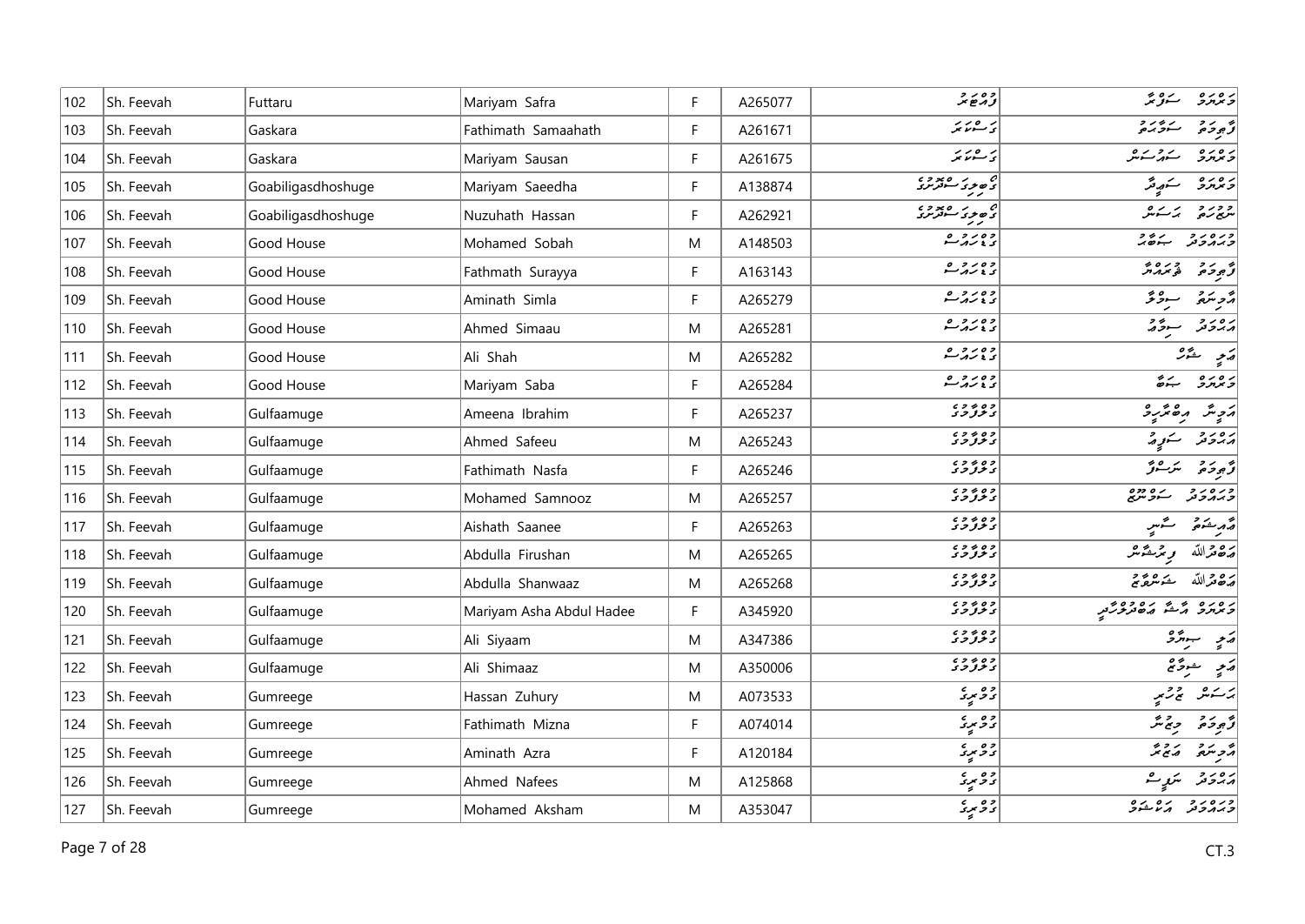| 128 | Sh. Feevah | Haasil          | Mariyam Hassan       | F  | A138251 | رًّ سه عه                                  | ر ه بر ه<br><del>د</del> بربرد<br>برسەمىر               |
|-----|------------|-----------------|----------------------|----|---------|--------------------------------------------|---------------------------------------------------------|
| 129 | Sh. Feevah | Haasil          | Mohamed Nabeeh       | M  | A263787 | رًّ سه عه                                  | و ره ر د<br>تر پر ژ تر<br>سرەبر                         |
| 130 | Sh. Feevah | Haasil          | Fathimath Nahuzaa    | F  | A263788 | ترسوعه                                     | سرويح<br>  تۇ بو خەمى                                   |
| 131 | Sh. Feevah | Habarumaage     | Idrees Mohamed       | M  | A044714 | ر ر د » ،<br>ره برو د                      | و رە ر د<br>تر <i>پر</i> پر تر<br>ىر قرىر مە<br>س       |
| 132 | Sh. Feevah | Habarumaage     | Asma Aboobakuru      | F. | A068198 | ر ر د و »<br>ره برو د                      | رەپچ<br>77/77/7                                         |
| 133 | Sh. Feevah | Habarumaage     | Fathimath Sirumeena  | F  | A155899 | ر ر د و »<br>ره برو د                      | ۇ بوزىر<br>سىدىر پىگە                                   |
| 134 | Sh. Feevah | Habarumaage     | Abdulla Adhil        | M  | A156923 | ر ر د » ،<br>ره برو د                      | رَصْحْرَاللَّهُ صَّعْرَ حَرْ                            |
| 135 | Sh. Feevah | Habarumaage     | Hussain Adil         | M  | A264230 | ر ر د د ،<br>ره برو د                      | برستهر شهرو                                             |
| 136 | Sh. Feevah | Hawaa           | Mohamed Shiham       | M  | A265650 | رپچ                                        | ے رگڑ و<br>و ر ه ر د<br>تر پر ژ تر                      |
| 137 | Sh. Feevah | Hazaaree        | Fathimath Shakeela   | F. | A263800 | ئەتچ بىر                                   | أزَّمِرْ حَمَدٍ حَسَنٍ حَرَّمَتٍ                        |
| 138 | Sh. Feevah | Hazaaree        | Aishath Shakeela     | F  | A264976 | ئەتچ ئىپ                                   | ۇرىشقى ئىكرىگى                                          |
| 139 | Sh. Feevah | Heenaamaage     | Zulfa Abdul Rahman   | F  | A049615 | ر پژوي<br>په مرد د                         | ره وه ره ده.<br>مصرم بربرگ<br>ە 2 دىگە<br>ئى محرق       |
| 140 | Sh. Feevah | Heylhi          | Ibrahim Salih        | M  | A049391 | ده<br>مرعمہ                                | ەر ھەترىر <i>ۋ</i><br>سی ویژ                            |
| 141 | Sh. Feevah | Heylhi          | Mariyam Lubuna       | F  | A264921 | ره<br>سرم                                  | ر ه ر ه<br><del>و</del> بوبرو<br>و و پر                 |
| 142 | Sh. Feevah | Hirundhumaage   | Mausooma             | F  | A156007 | ر بر سرور د<br>ر بر سرفر د                 | ر د دوءِ                                                |
| 143 | Sh. Feevah | Hirundhumaage   | Aminath Fazeela      | F  | A262031 | ر پژس ژه پ                                 | أأروبتهم وكالمنافخ                                      |
| 144 | Sh. Feevah | Hirundhumaage   | Mariyam Saadhuna     | F. | A262039 | ر پژس ژه پ                                 | سەدىرىتىر<br>ر ه ر ه<br><del>ر</del> بربرگ              |
| 145 | Sh. Feevah | Hirundhumaage   | Khadheeja Thahmeena  | F  | A262040 | ر ج <sub>ر سر</sub> و د ،<br>ر بر سربر و ی | زَمِرِيحٌ   مَرْحٍ مَّرْ                                |
| 146 | Sh. Feevah | Hithaffinivaage | Abdulla Rifaaz       | M  | A265418 | ىرە دۇ <sub>ر</sub> سرەڭ<br>بە             | أرَدْ مَرْاللّه مرتَر - و                               |
| 147 | Sh. Feevah | Hiyaleege       | Razeena Abdul Rahman | F  | A265611 | رېزون <sub>د</sub>                         | ر په کاره ده ده ده ولي.<br>مربع شي اړه تر د مر بر تر سر |
| 148 | Sh. Feevah | Hiyaleege       | Ahmed Shahid         | M  | A265616 | رېزىيە                                     | رەر دېمبر د<br>مەرومى ئىشمەمى                           |
| 149 | Sh. Feevah | Hiyaleege       | Ibrahim Shahid       | M  | A265621 | رېز <sub>مونه</sub><br>ر                   | رە ئەر ئۇرۇ                                             |
| 150 | Sh. Feevah | Hiyaleege       | Abdulla Shahid       | M  | A265625 | رېزىي                                      | أرة قرالله مقررتر                                       |
| 151 | Sh. Feevah | Hiyaleege       | Ali Shahid           | M  | A265626 | رېزون <sub>د</sub>                         | ە ئەستەر قىرىد<br>مەسىر                                 |
| 152 | Sh. Feevah | Hiyaleege       | Hassan Visaam        | M  | A265630 | رېزېږ <sup>ي</sup>                         | بزخنثر أوسترد                                           |
| 153 | Sh. Feevah | Hiyaleege       | Mariyam Shafaa       | F  | A358925 | رېز <sub>مونه</sub><br>ر                   | ره ره شوه پ                                             |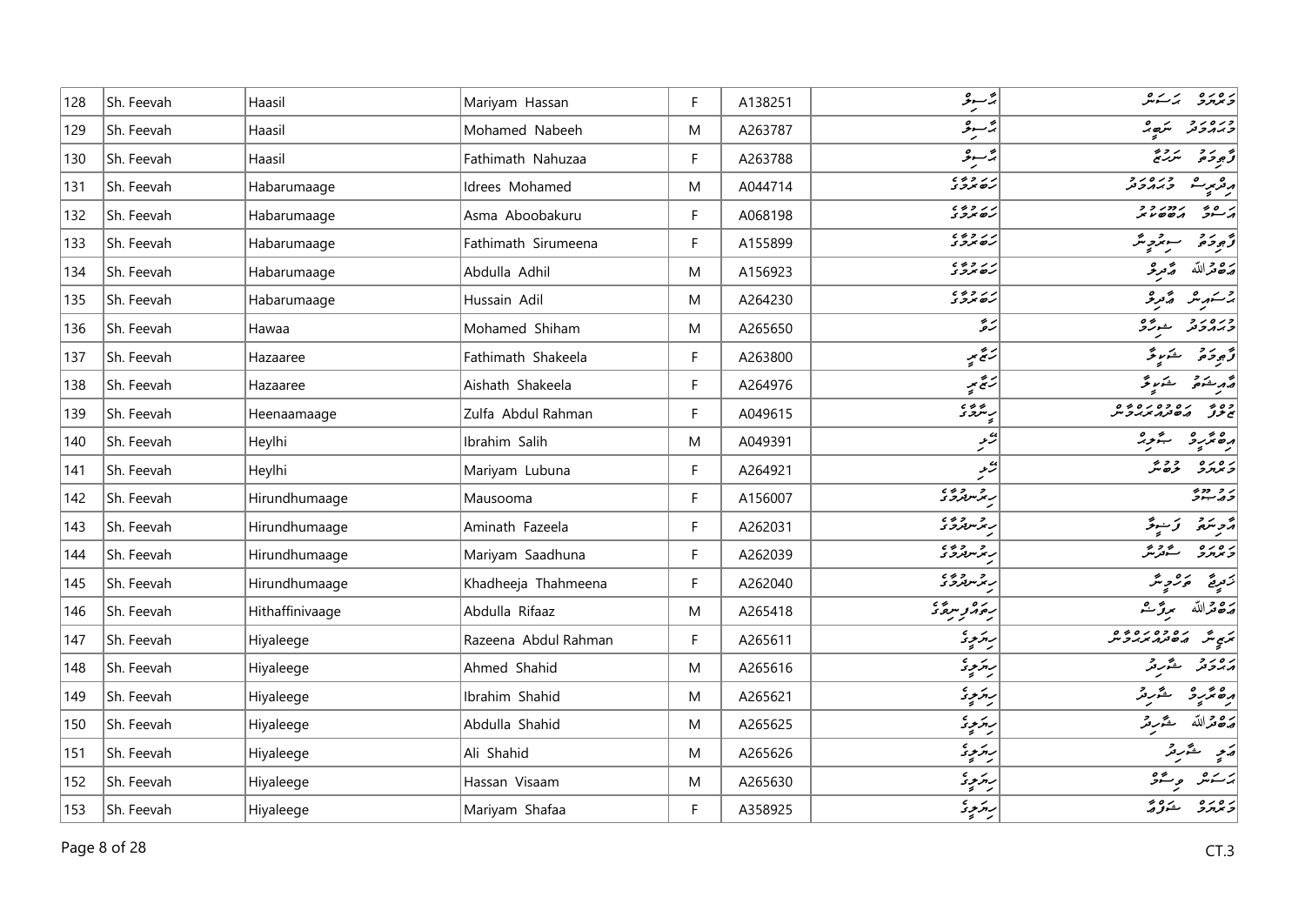| 154 | Sh. Feevah | Husnuheenaage     | Ibrahim Zaheen Ali       | M  | A094922 | ژ_شمه پر پیمبر<br>                | رەتم <i>رى</i> ۋ ن <i>زېپى مۇ</i> م                                                                                                               |
|-----|------------|-------------------|--------------------------|----|---------|-----------------------------------|---------------------------------------------------------------------------------------------------------------------------------------------------|
| 155 | Sh. Feevah | Huvadhumaage      | Ahmed Rushdee            | M  | A065493 | و ر و د »<br>ر ه ترو د            | أرەر د چرىشى پە                                                                                                                                   |
| 156 | Sh. Feevah | Huvadhumaage      | Mohamed Shabeen          | M  | A265341 | و ر و د » ،<br>ر و ترتر د         | 3,0,0 - محمد محمد المحمد السياسي<br>حداد حرار محمد المحمد المحمد المحمد المحمد المحمد المحمد المحمد المحمد المحمد المحمد المحمد المحمد المحمد الم |
| 157 | Sh. Feevah | Huvadhumaage      | Fathimath Nasha          | F  | A265342 | و ر و د »<br>ر و ترو د            | و المعرضية المحمد المستر                                                                                                                          |
| 158 | Sh. Feevah | Huvadhumaage      | Abdulla Suhail           | M  | A265343 | و ر و د »<br>روىرو د              | رَة قرالله كم يحرَم ع                                                                                                                             |
| 159 | Sh. Feevah | Iramaage          | Fathimath Abdulla Saleem | F  | A265463 | د برو ،<br>د برژ د                | وتجوحة وحدالله سوود                                                                                                                               |
| 160 | Sh. Feevah | Jamsareeruge      | Aminath Razana           | F  | A104217 | ئەۋسە يېرىرى                      | أأدبتهم المركاش                                                                                                                                   |
| 161 | Sh. Feevah | Jamsareeruge      | Abdul Hameed Mohamed     | M  | A154338 | ئەۋسە يەردى                       | נסכסנ כ-2010<br>גישנת בינגר בגבבת                                                                                                                 |
| 162 | Sh. Feevah | Jamsareeruge      | Mariyam Hashshana        | F  | A264733 | ئۇر ئىسىر برى                     | رەرە بەشقىر                                                                                                                                       |
| 163 | Sh. Feevah | Jamsareeruge      | Hazlee Hameed            | F  | A264740 | ئۇر ئەمبەردى                      | رَجْعٍ يَجِهْرُ                                                                                                                                   |
| 164 | Sh. Feevah | Jamsareeruge      | Hamdu Hameed             | M  | A264743 | ئەۋسە پرىرى                       | رَوْتْرَ   دَوِيْرَ                                                                                                                               |
| 165 | Sh. Feevah | Janbuge           | Aminath Firasha          | F  | A257349 | ر ۵ ۶ ء<br>قع سرچ <sub>ک</sub>    | وحريرة ويرتثه                                                                                                                                     |
| 166 | Sh. Feevah | Janbuge           | Hussain Najumee          | M  | A264884 | ر 20 و ء<br>قع سر <i>ھ </i> و     | ج سکور ملک ملکے حی <sub>ہ</sub>                                                                                                                   |
| 167 | Sh. Feevah | Janbuge           | Abdulla Saajid           | M  | A264888 | ر ه و ء<br>قع سر <i>ه د</i>       | رە قىراللە گەمچە قىر                                                                                                                              |
| 168 | Sh. Feevah | Javaahiru Vaadhee | Aminath Afaaf            | F  | A263304 | ئے قریر ترقی پر                   | أأروسه أروه                                                                                                                                       |
| 169 | Sh. Feevah | Javaahiru Vaadhee | Aishath Samila           | F  | A263307 | يۇ ئەبر قەقىيە                    | ۇرىشقى سەرق                                                                                                                                       |
| 170 | Sh. Feevah | Javaahiru Vaadhee | Mohamed Vishah           | M  | A409889 | ئے قرسر ترقمہ پر                  | ورەرو ھشك                                                                                                                                         |
| 171 | Sh. Feevah | Javaahirumaage    | Zubaidha Ali             | F. | A102948 | پرېژ پرېژ د                       | ة قام قدم محمد المحمد المحمد المحمد المحمد المحمد المحمدة المحمدة المحمدة المحمدة المحمدة المحمدة ال                                              |
| 172 | Sh. Feevah | Javaahirumaage    | Mohamed Ayaan Bin Ali    | M  | A265290 | پر څر پر چري                      | כגם גב גבת פת גב                                                                                                                                  |
| 173 | Sh. Feevah | Kafamaage         | Mohamed Naseer           | M  | A159984 | ئەنە ئە                           | ورەرو شہر                                                                                                                                         |
| 174 | Sh. Feevah | Kafamaage         | Fathimath Naira Naseer   | F  | A265141 | ر ر پر پر<br>ما تو <del>ر</del> ک | وتجودة الكربر الكبير                                                                                                                              |
| 175 | Sh. Feevah | Kafamaage         | Mariyam Shaanaz          | F  | A265147 | ر ر پر د<br>ما تو <del>ر</del> د  | ره ره شهره<br>و بربرو شوسرچ                                                                                                                       |
| 176 | Sh. Feevah | Kafamaage         | Ahmed Reehan             | M  | A265150 | ر ر پر پر<br>ما تو <del>ر</del> ک | أربروتر بريمه                                                                                                                                     |
| 177 | Sh. Feevah | Kafamaage         | Abdulla Rizdhan          | M  | A335908 | ر ر » ،<br>ما تو ژ د              | صصرالله<br>ىر بۇ قرىتر                                                                                                                            |
| 178 | Sh. Feevah | Kalhuvakaruge     | Mariyam Saeeda           | F. | A262935 | ر ور ر و ،<br>ما نونو ما موی      | د وړو کوړنگر                                                                                                                                      |
| 179 | Sh. Feevah | Kalhuvakaruge     | Ahmed Shameen            | M  | A263256 | ر ور ر و ،<br>ما نوبو ما بوي      | رەرد خوپر                                                                                                                                         |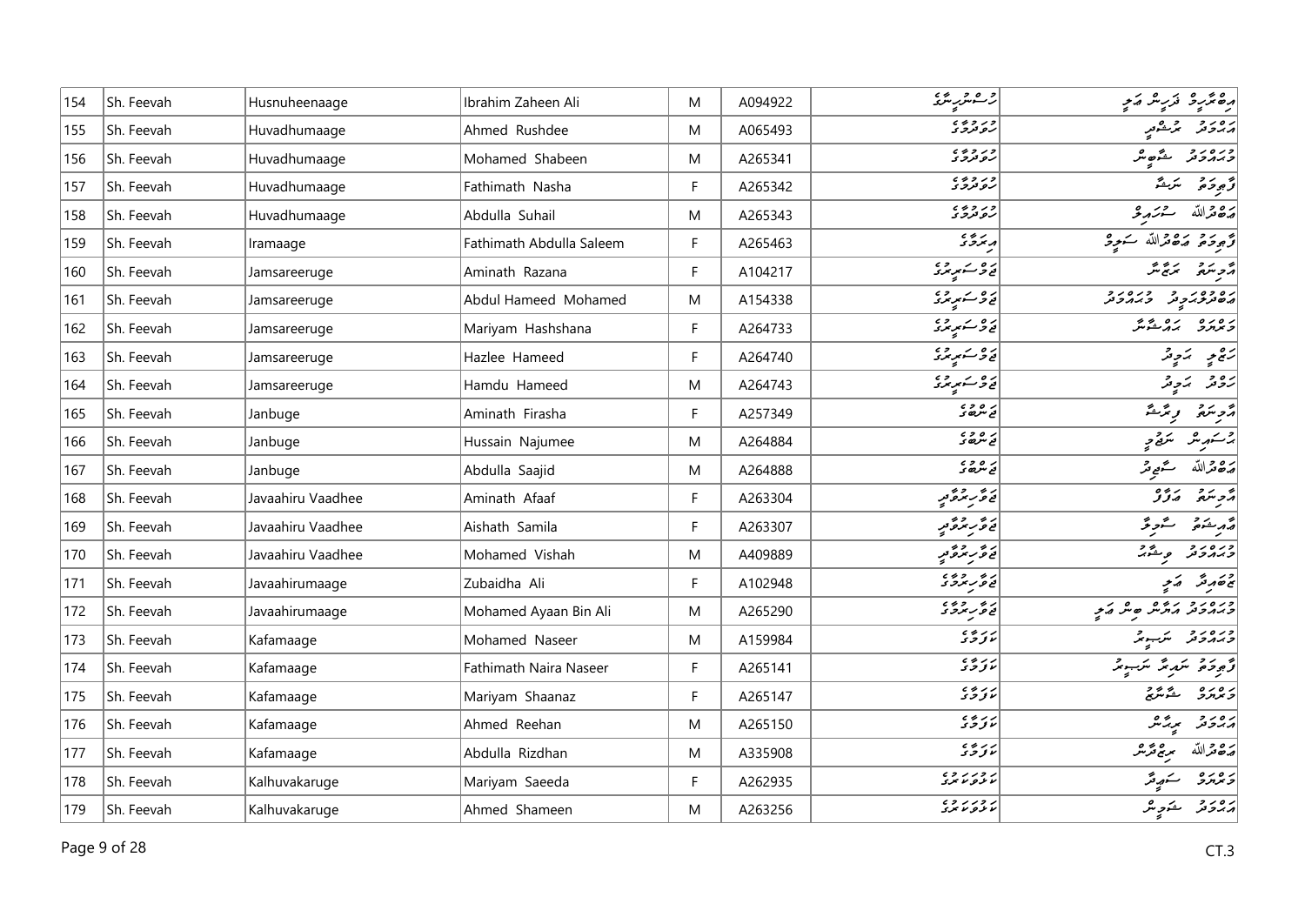| 180 | Sh. Feevah | Kalhuvakaruge  | Ibrahim Mahid        | M  | A263258 | ر ور ر د د<br>ما نوه ما بوي                                                                                               | تر سر تر<br>5,50,                                                                                                             |
|-----|------------|----------------|----------------------|----|---------|---------------------------------------------------------------------------------------------------------------------------|-------------------------------------------------------------------------------------------------------------------------------|
| 181 | Sh. Feevah | Kanmatheege    | Fathimath Adam       | F  | A262448 | ئەنگە ئەمچە ئە                                                                                                            | ۇ بوز <sub>ە</sub><br>ەرگەر                                                                                                   |
| 182 | Sh. Feevah | Kanmatheege    | Faiga Adam           | F. | A262449 | ئەنگە ئەمو ئە                                                                                                             | تۇرقى مەدرە                                                                                                                   |
| 183 | Sh. Feevah | Kanmatheege    | Fathimath Samiya     | F. | A262451 | پر هر پر پر<br>  پا مر <sub>کبر</sub> پر                                                                                  | ۇ بور بو<br>ئ<br>شەد پۇ                                                                                                       |
| 184 | Sh. Feevah | Kanmatheege    | Aishath Nishaana     | F  | A262455 | پر هر پر پر<br>  پا مر <sub>کبر</sub> پر                                                                                  | ر<br>پر دشوه سرشوس                                                                                                            |
| 185 | Sh. Feevah | Kanmatheege    | Abdulla Shamal       | M  | A262462 | ر هر د ءِ<br>پاڪرچ و                                                                                                      | ەھىراللە<br>ر شرگز بو                                                                                                         |
| 186 | Sh. Feevah | Kanmatheege    | Ahmed Shimaah        | M  | A358982 | ر ه ر په<br>مشر هم د                                                                                                      | دەر د شوۋر                                                                                                                    |
| 187 | Sh. Feevah | Kenereege      | Ahmed Mahfooz        | M  | A264279 | ى<br>ئامىرىپرى                                                                                                            | ره رو ده دوه<br>مدروند وبرون <sub>د</sub>                                                                                     |
| 188 | Sh. Feevah | Kenereege      | Abdulla Jamsheed     | M  | A264281 | ء يرىر ۽                                                                                                                  | كرة قرالله كم وشوقر                                                                                                           |
| 189 | Sh. Feevah | Kudhiraiymaage | Mariyam Ibrahim      | F. | A261666 | و پره وي<br>مامريزه و د                                                                                                   | ر ه ر ه<br>د بربرگ<br>برە ئۆرۈ                                                                                                |
| 190 | Sh. Feevah | Kudhiraiymaage | Imran Ali            | M  | A261672 | د رره و ،<br>مورکوبر                                                                                                      | رو پژند کمی                                                                                                                   |
| 191 | Sh. Feevah | Kudhiraiymaage | Aishath Nazdha       | F  | A342122 | ئوبرە ئەتى                                                                                                                | د د ده ده د د                                                                                                                 |
| 192 | Sh. Feevah | Kunnaarumaage  | Salma Mohamed        | F  | A265157 | د ه و د و و ،<br>د سرسربرو د                                                                                              | ر وه وره د و                                                                                                                  |
| 193 | Sh. Feevah | Kuri           | Mohamed Najah        | M  | A262487 | تتمبر                                                                                                                     | ورەرو روە                                                                                                                     |
| 194 | Sh. Feevah | Liboamaage     | Abdul Rasheed        | M  | A067265 | م ء ء ،<br>وه و د                                                                                                         | ر ه و ه ر<br>د کاترو برخوتر                                                                                                   |
| 195 | Sh. Feevah | Light Grey     | Ahmed Shaheen        | M  | A263855 | ر ه ه ه پر<br>محمد هو مر                                                                                                  | رەر ئىگەر شەر                                                                                                                 |
| 196 | Sh. Feevah | Light Grey     | Abdulla Shaheen      | M  | A263863 | ا پر ۵۵ می<br>مربع <sub>ک</sub> مر                                                                                        | رەق <sub>ى</sub> للە ش <sub>ەر</sub> بىر                                                                                      |
| 197 | Sh. Feevah | Lucky Star     | Fathimath Ifaza      | F  | A252720 | ئۈرىيە ھەتىر                                                                                                              | وٌجوحَهُ دِوٌجُ                                                                                                               |
| 198 | Sh. Feevah | Lucky Star     | Ziyadha Ali          | F  | A265274 | دَرِيب <sup>2</sup> ھُ بر                                                                                                 | ى ئىر ئىچ كە                                                                                                                  |
| 199 | Sh. Feevah | Lucky Star     | Aminath Mifzaa       | F  | A347388 | ئەربە ئەھجىمە                                                                                                             |                                                                                                                               |
| 200 | Sh. Feevah | Lucky Step     | Abdul Majeed Mohamed | M  | A155702 | ئۈر سىم قىچى ئى                                                                                                           | נסכסנ כ- כנסנב<br>גשנתבכת ב- המבנג                                                                                            |
| 201 | Sh. Feevah | Lucky Step     | Mohamed Maeed        | M  | A265286 | $\frac{\partial}{\partial \xi} \frac{\partial}{\partial \xi} \frac{\partial}{\partial \xi} \frac{\partial}{\partial \xi}$ | כממכת בתית                                                                                                                    |
| 202 | Sh. Feevah | Lucky Step     | Abdulla Zidhan       | M  | A265294 | دَرِيدِ عَقَةِ د                                                                                                          | أرة فرالله بمحرمتر                                                                                                            |
| 203 | Sh. Feevah | Madufehige     | Latheefa Ahmed       | F  | A264233 | ر د ،<br>د ، ز ر ،                                                                                                        |                                                                                                                               |
| 204 | Sh. Feevah | Manzil         | Ali Faiz             | M  | A073453 | ئەنئىرىمۇ                                                                                                                 | $\begin{array}{cc} \begin{array}{ccc} \circ & \circ & \circ & \circ \\ \circ & \circ & \circ & \circ \end{array} \end{array}$ |
| 205 | Sh. Feevah | Meenaazu       | Ali Yasir            | M  | A074189 | حریثر تح                                                                                                                  | ر<br>مۇس مۇسىر                                                                                                                |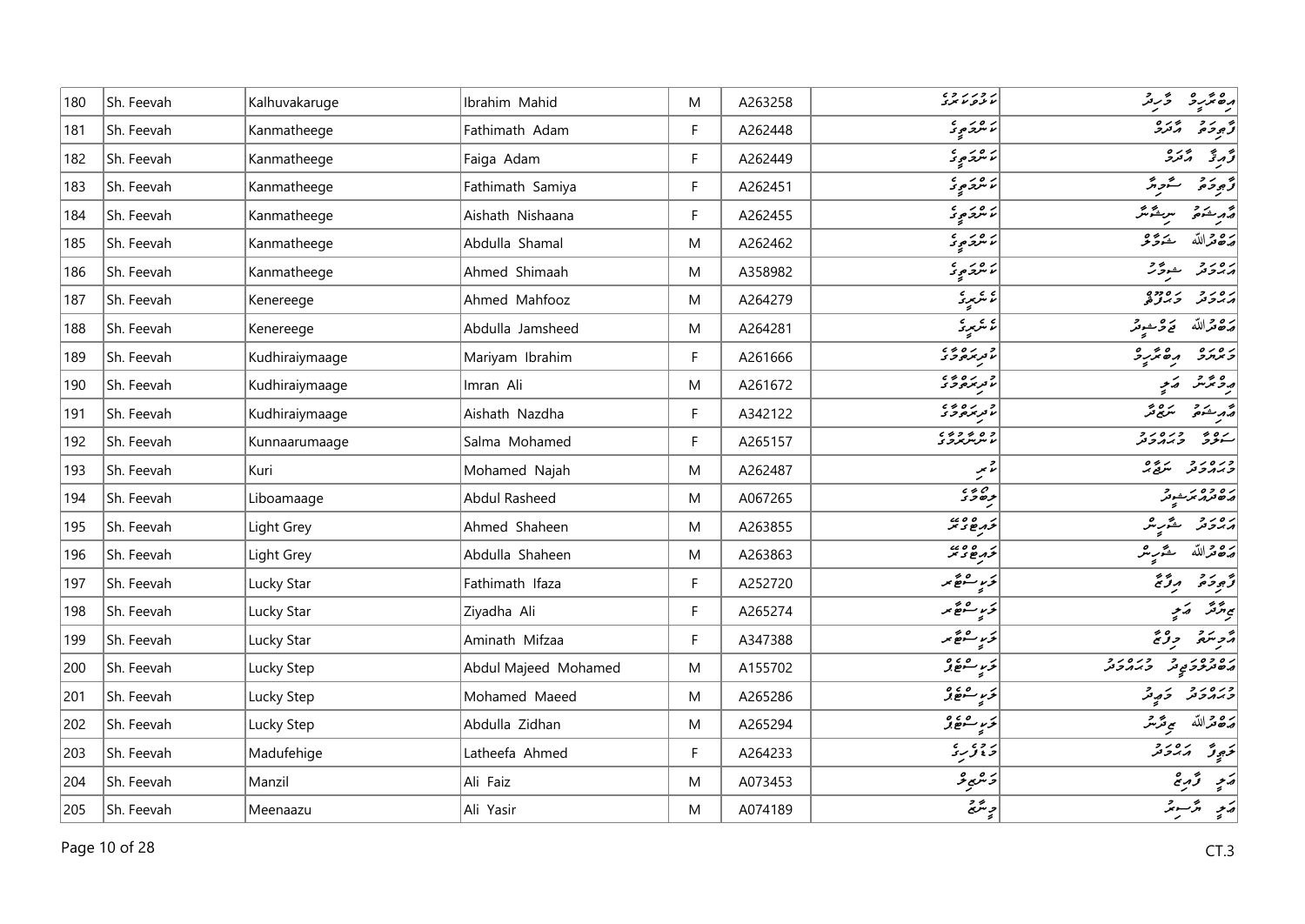| 206 | Sh. Feevah | Meenaazu   | Abdulla Mohamed                      | M           | A262010 | حريثرج                        | <mark>بر25</mark> لله<br>و رە ر د<br>تر پروتر                       |
|-----|------------|------------|--------------------------------------|-------------|---------|-------------------------------|---------------------------------------------------------------------|
| 207 | Sh. Feevah | Meenaazu   | Ahmed Shifaz                         | M           | A262017 | حريثرج                        | د ه د و .<br>  د بر د تر شوتوفر                                     |
| 208 | Sh. Feevah | Meenaazu   | Hussain Azmeel                       | M           | A262019 | حريثرج                        | برسكر شركة ويحوفر                                                   |
| 209 | Sh. Feevah | Meenaazu   | Hassan Suaid                         | M           | A262021 | حريثرج                        | ير سەھ سىھەم قىر                                                    |
| 210 | Sh. Feevah | Meenaazu   | Aishath Shiuna                       | F           | A262022 | حريثرج                        | أقرم يستوقي المستورثين                                              |
| 211 | Sh. Feevah | Meenaazu   | Haleemath Thahuseen                  | F           | A262024 | حريثرمج                       |                                                                     |
| 212 | Sh. Feevah | Minvaru    | Ali Zaheer                           | M           | A127749 | د مره نه                      | $\begin{bmatrix} 2 & 1 & 1 \\ 1 & 1 & 1 \\ 1 & 1 & 1 \end{bmatrix}$ |
| 213 | Sh. Feevah | Minvaru    | Mohamed Hishaam                      | M           | A263851 | حر مثر پر                     | ورەر دېمبر دە                                                       |
| 214 | Sh. Feevah | Minvaru    | Aishath Usaama                       | $\mathsf F$ | A265003 | حر مرو حر                     | و د د د د د د د                                                     |
| 215 | Sh. Feevah | Moonimaage | Ali Anoof                            | M           | A354124 | دو<br>وسرچر                   | أەسم بەردە                                                          |
| 216 | Sh. Feevah | Muringu    | Fathimath Shaira Abdul Rahman        | $\mathsf F$ | A265404 | وحمرسر                        | و د د و د و ده ده و د ده و د                                        |
| 217 | Sh. Feevah | Muringu    | Mohamed Sifaau                       | M           | A265405 | وحمرسر                        | כנים ניביק ל                                                        |
| 218 | Sh. Feevah | Muringu    | Ahmed Rifshaan                       | M           | A265406 | ۇ بىر سر <sup>ى</sup> ر<br>مە | رەرە بروىشەر                                                        |
| 219 | Sh. Feevah | Muringu    | Abdulla Saween                       | M           | A265416 | ۇ بىرس <u>ۇ</u><br>كەنبەر     | أرقع فكرالله كستحويثر                                               |
| 220 | Sh. Feevah | Muthee     | Suha Shareef                         | F           | A265122 | و<br>حرمج                     | لەش خىرو                                                            |
| 221 | Sh. Feevah | Nafaa      | Mariyam Shahuza Shareef              | F.          | A265060 | سروٌ                          | ره ده درونه شورو                                                    |
| 222 | Sh. Feevah | Nafaa      | Aishath Sharufa Shareef              | F           | A265063 | سَرَدٌ                        | و<br>ورشوم شمرق شربرو                                               |
| 223 | Sh. Feevah | Nasa       | Aminath Sajjaadha Abdulla<br>Shareef | $\mathsf F$ | A358958 | ىئرىشە                        | وحريده سودوقة وكافرالله خومرو                                       |
| 224 | Sh. Feevah | Nasreenuge | Nazira Hassan                        | F           | A264944 | ىئرىش <sub>مېرىتى</sub> گە    | لترفوش الماسكانكر                                                   |
| 225 | Sh. Feevah | Nasreenuge | Fathimath Raoofaa Nazim              | $\mathsf F$ | A372984 | ىئرىش <sub>مېرىتى</sub> گە    | توجده برددو شهره                                                    |
| 226 | Sh. Feevah | Nectar     | Abdulla Naeem Ali                    | M           | A024538 | ے <i>ہے پر</i>                | مَءْمِّرَاللَّهُ سَمِيعٌ مَعِ                                       |
| 227 | Sh. Feevah | Nectar     | Mohamed Theejaan                     | M           | A265023 | يڈر کا بھے سر                 | ورەرو پەتە                                                          |
| 228 | Sh. Feevah | Niumath    | Ali Mufeedh                          | M           | A263313 | اسمدوره                       | پر پور تو تو تر                                                     |
| 229 | Sh. Feevah | Oivaali    | Fathimath Mausooma                   | F           | A126551 | لترمر محرمه                   | و ده ده پنج                                                         |
| 230 | Sh. Feevah | Oivaali    | Abdulla Najeeb                       | M           | A262125 | وزمرغر                        | أرَّة مَرَّاللَّهُ مَرَبِّعٍ حَ                                     |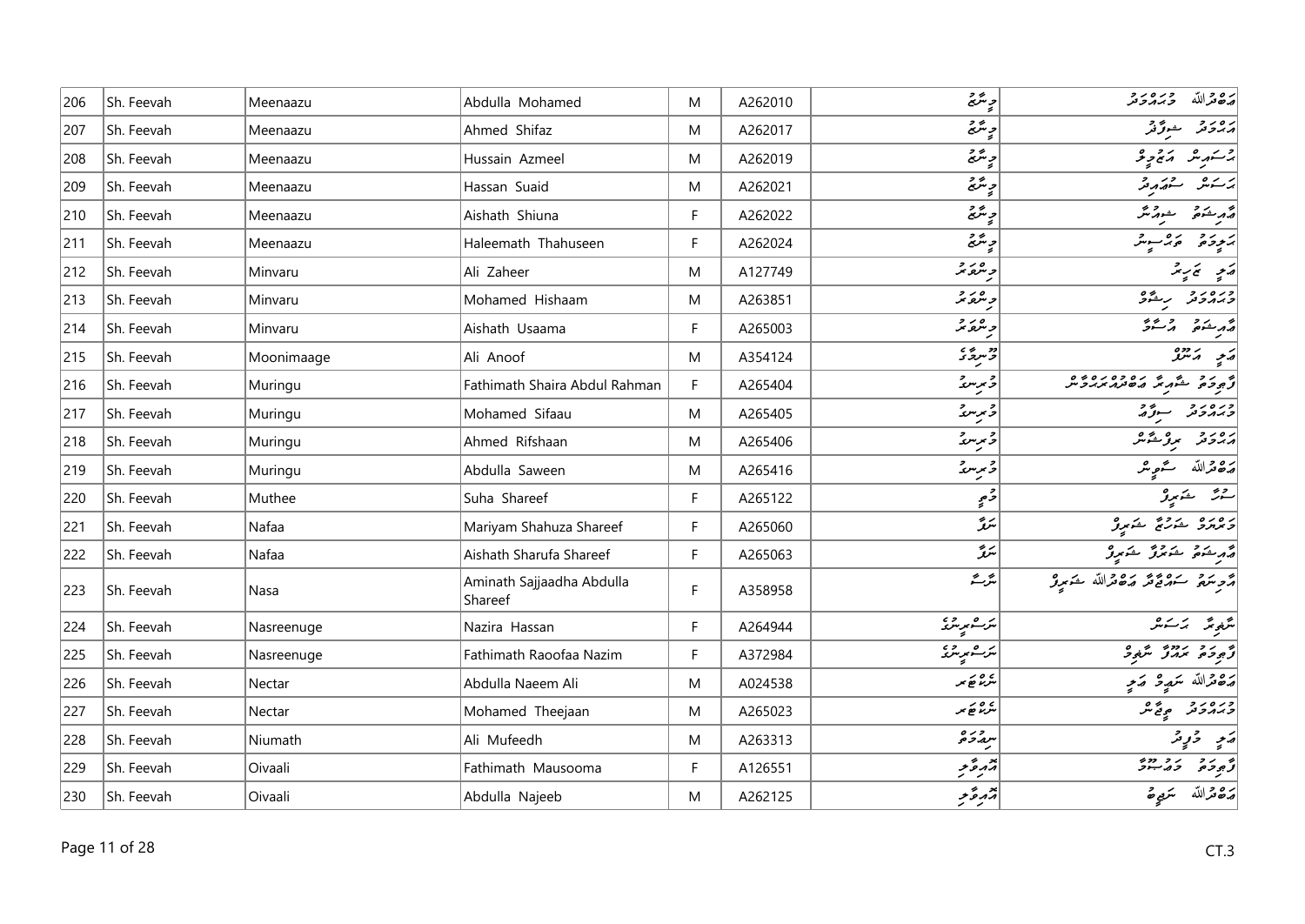| 231 | Sh. Feevah | Oivaali         | Haleemath Reema       | F         | A262373 | وترمرغر                               |                                                                                                                                                                                                                        |
|-----|------------|-----------------|-----------------------|-----------|---------|---------------------------------------|------------------------------------------------------------------------------------------------------------------------------------------------------------------------------------------------------------------------|
| 232 | Sh. Feevah | lok.            | Seema Abdulla         | F         | A067648 | ی<br>در ما                            | بَرْ وَرَةٌ مَرِدَّ<br>سَرِّ وَ اللهَ الله                                                                                                                                                                             |
| 233 | Sh. Feevah | Ok.             | Suneetha Abdulla      | F         | A080486 | $\overline{\mathcal{L}}$              | تحسير مقادير                                                                                                                                                                                                           |
| 234 | Sh. Feevah | Ok              | Athifa Abdulla        | F         | A090947 | لأميم                                 | صَّحِرَ صَنَّ صَدَّاللَّهُ                                                                                                                                                                                             |
| 235 | Sh. Feevah | Ok              | Samiya Abdulla        | F         | A104119 | حيمته                                 | حَرِيمٌ 205راللّه                                                                                                                                                                                                      |
| 236 | Sh. Feevah | Ok              | Suaidha Abdullah      | F         | A141688 | حدثه                                  | حصميقه صفعتهالله                                                                                                                                                                                                       |
| 237 | Sh. Feevah | Ok              | Mohamed Abdullah      | M         | A264028 | حدثه                                  | وره رو روو الله                                                                                                                                                                                                        |
| 238 | Sh. Feevah | lok             | Ramla Adam            | F         | A265310 | حيمته                                 | ره و پیمره<br>بروتر پرترو                                                                                                                                                                                              |
| 239 | Sh. Feevah | Ok              | Shibana Abdulla       | F         | A265312 | حيمته                                 | عُمِّعَةً مَنْ صَدَّاللَّهُ                                                                                                                                                                                            |
| 240 | Sh. Feevah | Ok              | Ali Abdullah          | M         | A265313 | حيمته                                 | أَصَعِي صَدْرَةَ اللَّهُ                                                                                                                                                                                               |
| 241 | Sh. Feevah | lOk             | Shizmyn Abdulla Ali   | F         | A265315 | لأميم                                 | <sub>شو</sub> چ چ <sub>و</sub> شه که محمدالله که چ                                                                                                                                                                     |
| 242 | Sh. Feevah | Orchidmaage     | Aishath Fasana        | F         | A079693 | 55220                                 | مەيدىنى ئەستىر                                                                                                                                                                                                         |
| 243 | Sh. Feevah | Orchidmaage     | Mohamed Haneef        | M         | A084389 |                                       | ورەرو ئەرە                                                                                                                                                                                                             |
| 244 | Sh. Feevah | Penzeemaage     | Mohamed Sazeel        | ${\sf M}$ | A119818 | ې مه په په<br>لرگسې پر                | ورەر دىكىپ                                                                                                                                                                                                             |
| 245 | Sh. Feevah | Penzeemaage     | Mariyam Sazeena       | F         | A262454 | ې مربو دي.<br>بر مرب <i>ې</i> قر      | د ه د ه په سکيږمتگر                                                                                                                                                                                                    |
| 246 | Sh. Feevah | Penzeemaage     | Ahmed Salik           | M         | A264326 | ې مربو دي.<br>بر مربح تر <sub>ک</sub> | دەرو شور                                                                                                                                                                                                               |
| 247 | Sh. Feevah | Penzeemaage     | Abdulla Amaan         | ${\sf M}$ | A264328 | ې شمې <sub>و</sub> د مخ               | مَصْعَرالله مَرَّسْ                                                                                                                                                                                                    |
| 248 | Sh. Feevah | Reedhoomaage    | Aminath Mohamed       | F         | A263782 | دده و.<br>موترو د                     | و دره دره در                                                                                                                                                                                                           |
| 249 | Sh. Feevah | Reedhoomaage    | Mohamed Naabith       | M         | A263786 | ود د د<br>مړندگر د                    | وره د و شهره                                                                                                                                                                                                           |
| 250 | Sh. Feevah | Roashaneege     | Aishath Saniyya       | F         | A265323 | ترڪسري                                | ومرشكوه كالمرمر                                                                                                                                                                                                        |
| 251 | Sh. Feevah | Rocket          | Mohamed Fairooz       | M         | A265220 | بر رہ<br>برنام                        | בגפנג נתית                                                                                                                                                                                                             |
| 252 | Sh. Feevah | Rose Villa      | Hussain Sifaah        | M         | A263358 | 2 <sub>ص</sub> ح ع <sub>ر</sub> محہ   | رحم مسرور مسرور م<br>مسلم مسرور مسرور مسرور مس                                                                                                                                                                         |
| 253 | Sh. Feevah | Rose Villa      | Khadeeja Abdul Rahman | F         | A263366 | ترج حرقته                             | ر دره ده ده ده و در مورد بالاسترات بالاسترات بالاسترات بالاسترات بالاسترات بالاسترات بالاسترات بالاس<br>التالي بالاسترات بالاسترات بالاسترات بالاسترات بالاسترات بالاسترات بالاسترات بالاسترات بالاسترات بالاسترات بال |
| 254 | Sh. Feevah | Rose Villa      | Ahmed Saifullah       | M         | A350031 | ە ە ھ<br>مەنىج ھ <sub>ر</sub> ىڅە     | وجروحه ستمرقرالله                                                                                                                                                                                                      |
| 255 | Sh. Feevah | Rosy            | Aishath Nadheeha      | F         | A263378 | اچېچ                                  | د مشرح سکوپد                                                                                                                                                                                                           |
| 256 | Sh. Feevah | Saeedhaa Manzil | Mohamed Ali           | M         | A049966 | سەر ئەڭرىكى بىر                       | ورەر دىر                                                                                                                                                                                                               |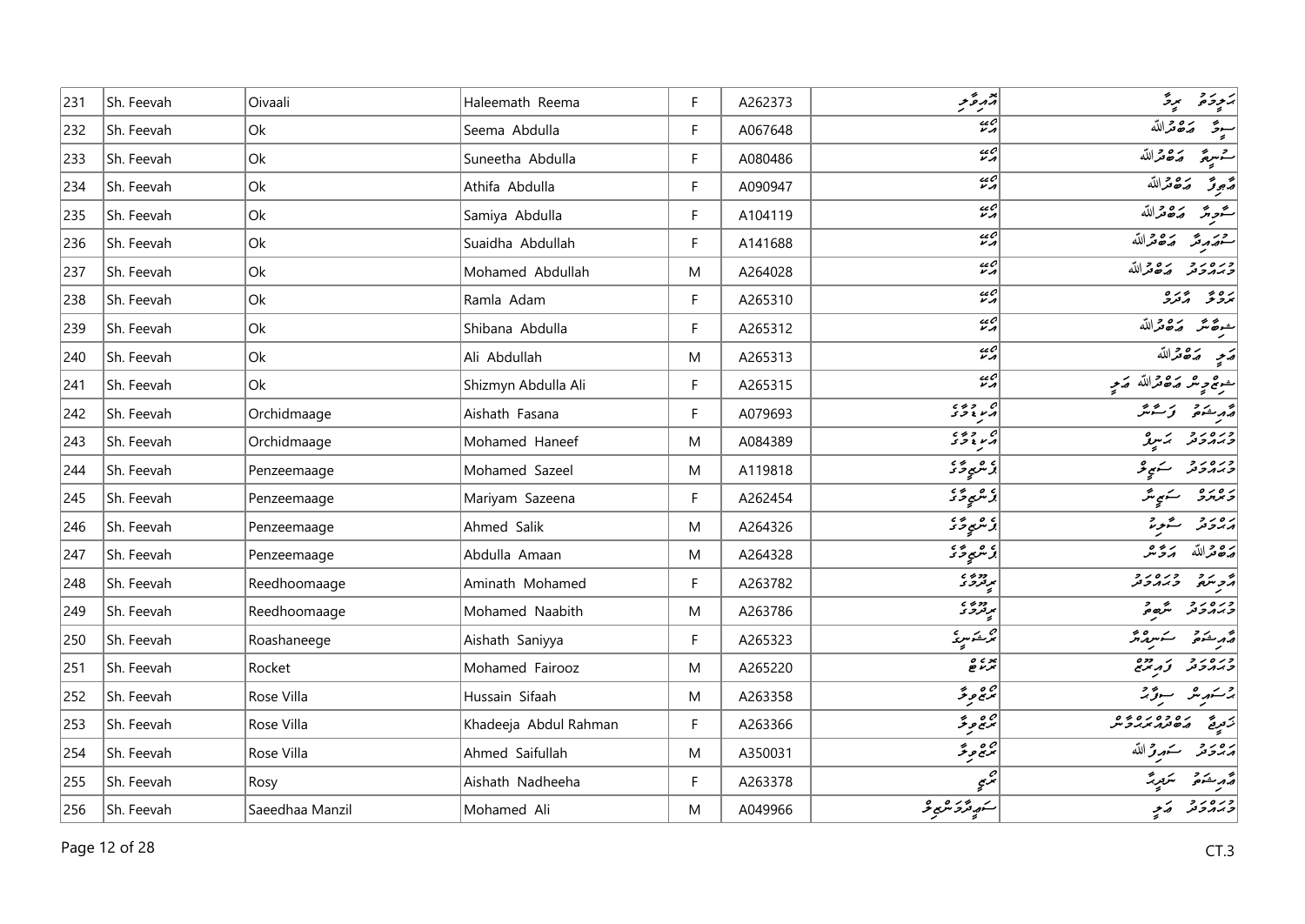| 257 | Sh. Feevah | Saeedhaa Manzil | Ahmed Ali                   | M  | A068087 | سەر ئەر ئەر ئىرى <i>نى</i> ئە | أترجر فر<br>ەتىر                                                                                                                                                                                       |
|-----|------------|-----------------|-----------------------------|----|---------|-------------------------------|--------------------------------------------------------------------------------------------------------------------------------------------------------------------------------------------------------|
| 258 | Sh. Feevah | Saeedhaa Manzil | Abdulla Ali                 | M  | A075418 | سەر ئەرگە ئىسى ئى             | 23عرالله 1ج                                                                                                                                                                                            |
| 259 | Sh. Feevah | Saeedhaa Manzil | Abdhul Basith Mohamed       | M  | A264794 | سەر ئەر ئىرى ئى               | נס כס מה כדי סני כ<br>השתתשה פינוכת                                                                                                                                                                    |
| 260 | Sh. Feevah | Samaa           | Mohamed Athif               | M  | A261978 | سەۋ                           | وره رو وه و                                                                                                                                                                                            |
| 261 | Sh. Feevah | Samaa           | Ahmed Athif                 | M  | A261979 | سەنچ                          | ره رو وه و                                                                                                                                                                                             |
| 262 | Sh. Feevah | Snow            | Ahmed Habeeb                | M  | A263265 | سەبىر                         | رەرو رە                                                                                                                                                                                                |
| 263 | Sh. Feevah | Snow            | Ali Habeeb                  | M  | A263267 | ه چی                          | $\begin{bmatrix} 2 & 2 & 2 & 2 \\ 2 & 2 & 2 & 2 \\ 2 & 2 & 2 & 2 \end{bmatrix}$                                                                                                                        |
| 264 | Sh. Feevah | Snow            | Abdulla Habeeb              | M  | A263268 | سەيىر                         | برة قرالله برَجِ صَحْ                                                                                                                                                                                  |
| 265 | Sh. Feevah | Thela           | Mohamed Sameer              | M  | A041595 | ې<br>موځر                     | وره دو در کرد                                                                                                                                                                                          |
| 266 | Sh. Feevah | Thela           | Hamdhoon Faisal             | M  | A148576 | ى<br>مىخر                     | رەدەر كەرسۇمى<br>  يادىرىس كەرسۇم                                                                                                                                                                      |
| 267 | Sh. Feevah | Thela           | Ramza Ali                   | F. | A261656 | ې<br>موځر                     | $5.6$ $8.9$                                                                                                                                                                                            |
| 268 | Sh. Feevah | Thela           | Aminath Laila               | F  | A261954 | لىمۇ                          | أأدبتكم فرارقه                                                                                                                                                                                         |
| 269 | Sh. Feevah | Thela           | Fathimath Jumaila           | F  | A261956 | ې<br>موځر                     | توجوختم فيخبر                                                                                                                                                                                          |
| 270 | Sh. Feevah | Thela           | Hameen Faisal               | M  | A261960 | ى<br>مىخر                     | چەچ ئۇرىبەق                                                                                                                                                                                            |
| 271 | Sh. Feevah | Thilahaa        | Abdulla Naveen              | M  | A263811 | عريخت                         | أَرَّةَ قَرْاللَّهُ مَتَمَّوِيْتُرَ                                                                                                                                                                    |
| 272 | Sh. Feevah | Thuniya         | Mohamed Siraj               | M  | A065507 | ەسىر                          | ورور و در                                                                                                                                                                                              |
| 273 | Sh. Feevah | Thuniya         | Abdulla Fahumee             | M  | A121797 | قحم سرمر                      | برە دالله ترخر                                                                                                                                                                                         |
| 274 | Sh. Feevah | Thuniya         | Ali Siraj                   | M  | A121858 | ەتمەرىگە                      | أرمو سويرقي                                                                                                                                                                                            |
| 275 | Sh. Feevah | Thuniya         | Hussain Fahumee             | M  | A262927 | قحم سرهر                      | رحم ورقم                                                                                                                                                                                               |
| 276 | Sh. Feevah | Thuniya         | Hassan Fahumee              | M  | A262928 | حوسرمر                        | رىمىش كەرمىي<br>مەسىئىش كەرمىي                                                                                                                                                                         |
| 277 | Sh. Feevah | Udhares         | Fathimath Zeeza             | F  | A148419 | چەر يەھ<br>مەنىرىيە           | $\begin{array}{cc} \mathcal{E}_{\mathcal{P}} & \mathcal{E}_{\mathcal{P}} & \mathcal{E}_{\mathcal{P}} \\ \mathcal{E}_{\mathcal{P}} & \mathcal{E}_{\mathcal{P}} & \mathcal{E}_{\mathcal{P}} \end{array}$ |
| 278 | Sh. Feevah | Ujaalaage       | Fathimath Mariyath          | F  | A060443 | و ۵ ۵ م<br>  در قع نو ی       | توجدة ومردد                                                                                                                                                                                            |
| 279 | Sh. Feevah | Ujaalaage       | Abdul Muhaimin Abdul Rahman | M  | A147096 | و ۵ ۵ تا<br>پر قع مو ی        | ر ه د ه ر ه د ه<br>پره تربر تر بر<br>נם כם כמקבית<br>גם בקבק הקבית                                                                                                                                     |
| 280 | Sh. Feevah | Ujaalaage       | Aminath Zunaira             | F  | A265366 | و ۵ ۵ ز<br>پر تع مر ژ         | أأدج يتره فللمستمر يتمر                                                                                                                                                                                |
| 281 | Sh. Feevah | Ujaalaage       | Mohamed Zain                | M  | A358943 | و ه ه »<br>  پر خ پ           |                                                                                                                                                                                                        |
| 282 | Sh. Feevah | Ujaalaage       | Mariyam Zaina               | F  | A358944 |                               | و مرده و مر                                                                                                                                                                                            |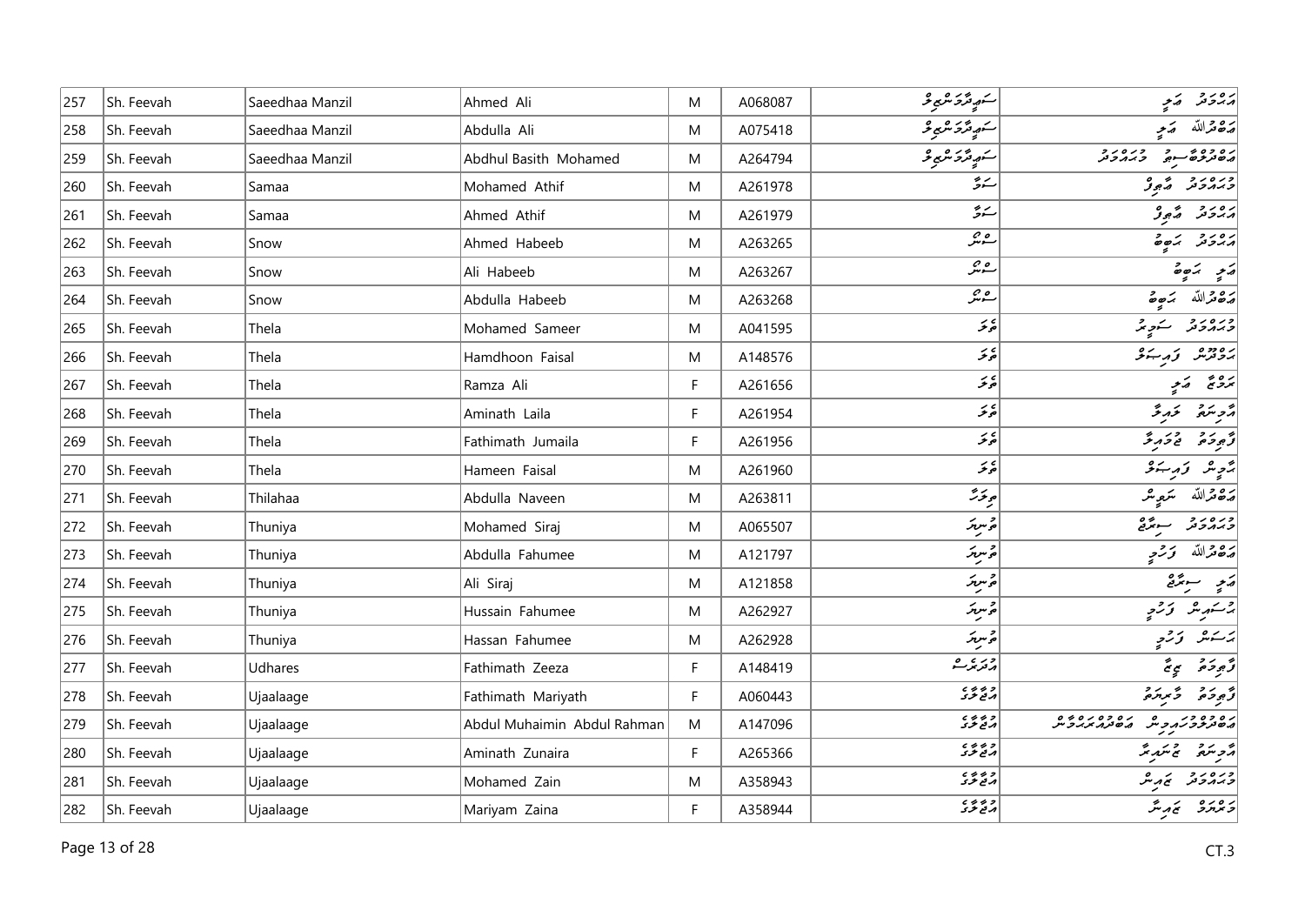| 283         | Sh. Feevah  | Vaijeheyge    | Mariyam Shaazy            | F.          | A137910 | ر<br>تو در ج ر د                                      | ر ه ر ه<br><del>و</del> بربرو<br>ستنگي                              |
|-------------|-------------|---------------|---------------------------|-------------|---------|-------------------------------------------------------|---------------------------------------------------------------------|
| 284         | Sh. Feevah  | Veevaru       | Mariyam Ilhaama           | F           | A265554 | عرو تر                                                | بروژڅ<br>ر ه ر ه<br><del>و</del> بربرو                              |
| 285         | Sh. Feevah  | Venus ge      | Ahmed Mujuthaba           | M           | A050426 | <br>  <sub>جي</sub> سر سمو                            | و ور پر<br><b>ر</b> يې ځ<br>بر 2 بر 1<br>م <i>ر</i> گر قر           |
| 286         | Sh. Feevah  | Venus ge      | Fathuhullo Jameel         | M           | A081254 | <br>  <sub>و</sub> پېرسو ئ                            | وحرالله<br>تع تر بحر                                                |
| 287         | Sh. Feevah  | Venus ge      | Sharmeela Ali             | $\mathsf F$ | A152949 | <br>  <sub>جو</sub> مئز سنو <sub>ء</sub>              | لمنكر وكالمحموم وكالمح                                              |
| 288         | Sh. Feevah  | Venus ge      | Ibrahim Rameez            | M           | A265016 | <sub>حي</sub> مگر شو <sup>ج</sup>                     |                                                                     |
| 289         | Sh. Feevah  | Venus ge      | Hassan Nizam              | M           | A265018 | <sub>جو</sub> مئز س <sup>موي</sup>                    | ىر ئىكىش سىۋۇ                                                       |
| 290         | Sh. Feevah  | Venus ge      | Aishath Zoona             | F.          | A265020 | <br>  <sub>جو</sub> سر کے دی                          | $\frac{2}{3}$<br>$\frac{2}{3}$                                      |
| 291         | Sh. Feevah  | Zeyvaru       | Fathimath Ifaza           | F           | A163426 | ں ر و<br>سی حر                                        | قهوخو مرقبة                                                         |
| 292         | Sh. Feevah  | Zeyvaru       | Mariyam Suma              | F.          | A265222 | ں پر ح<br>سی حر سر                                    | ر ه ر ه<br>د بربرد<br>ستریخ                                         |
| 293         | Sh. Feevah  | Zeyvaru       | Mohamed Nabeel            | M           | A265223 | ں پر ح<br>سی حر سر                                    | و ر ه ر د<br>تر بر بر تر<br>سكەنتى                                  |
| 294         | Sh. Feevah  | Zeyvaru       | Aishath Firushath         | F           | A337874 | ہے پر حر<br> مع حر                                    | وكرمشكم ويرشكم                                                      |
| Sh. Maroshi |             |               |                           |             |         |                                                       |                                                                     |
| 295         | Sh. Maroshi | Alhivilla ge  | Ahmed Adam                | M           | A131717 | ەكمەرە ئۇتى                                           | ره رو په ده د                                                       |
| 296         | Sh. Maroshi | Amaaz         | Aishath Rifa              | F.          | A255623 | روه                                                   | أقهر مشوقو المحرقر                                                  |
| 297         | Sh. Maroshi | Amaaz         | Zulfa Ali                 | F.          | A322645 | رژه                                                   | ة وَوَّ – مَا حِي                                                   |
| 298         | Sh. Maroshi | Aman          | Majeedha Mabroor          | F.          | A323040 | برىر ھ                                                | ر په ده ده و                                                        |
| 299         | Sh. Maroshi | Anbareege     | Ahmed Nizar               | M           | A044901 | بر مر <sub>ک</sub> به سر<br>مرسر تکه س <sub>ب</sub> ر | أرور و سرچ مر                                                       |
| 300         | Sh. Maroshi | Anbareege     | Adnan Shaheem             | M           | A322748 | ر شرکھ س <sub>ر</sub> ی                               | ر دی هر شرکته                                                       |
| 301         | Sh. Maroshi | Annaarumaage  | Viyaam Abdulla Rasheed    | M           | A270381 | ر ۵ ۶ ۶ و ۶<br>۸ سرسربرو ی                            | وثرد مەھىراللە مەسومر                                               |
| 302         | Sh. Maroshi | Annaarumaage  | Fathimath Mohamed         | F.          | A322618 | ر ه ۶۶۶ و.<br>مرس پر پر د                             | و ده دره در                                                         |
| 303         | Sh. Maroshi | Areebu        | Abdul Razzaag Abdul Hadee | M           | A112894 | ړ بره<br>د                                            | ג ס כ ס ג ס כ ב ב ג ס כ ס כ.<br>ג ס בקות יבות יש ב די ה ס בקיב קב ב |
| 304         | Sh. Maroshi | Asseyri       | Solah Waheed              | ${\sf M}$   | A153538 | لره يهمر                                              | بذؤر ورد                                                            |
| 305         | Sh. Maroshi | Asseyri       | Wasma Mohamed Waheed      | F.          | A323035 | لئەھرىيىمبر                                           |                                                                     |
| 306         | Sh. Maroshi | Asseyri       | Wimdha Mohamed Waheed     | F.          | A323036 | لره يهمر                                              | ووفر ورەرو كەبىر                                                    |
| 307         | Sh. Maroshi | Bashima Villa | Khalida Gasim             | F           | A043910 | <i>ئەبرۇ ب</i> ۇ                                      | تشوقه الأسوق                                                        |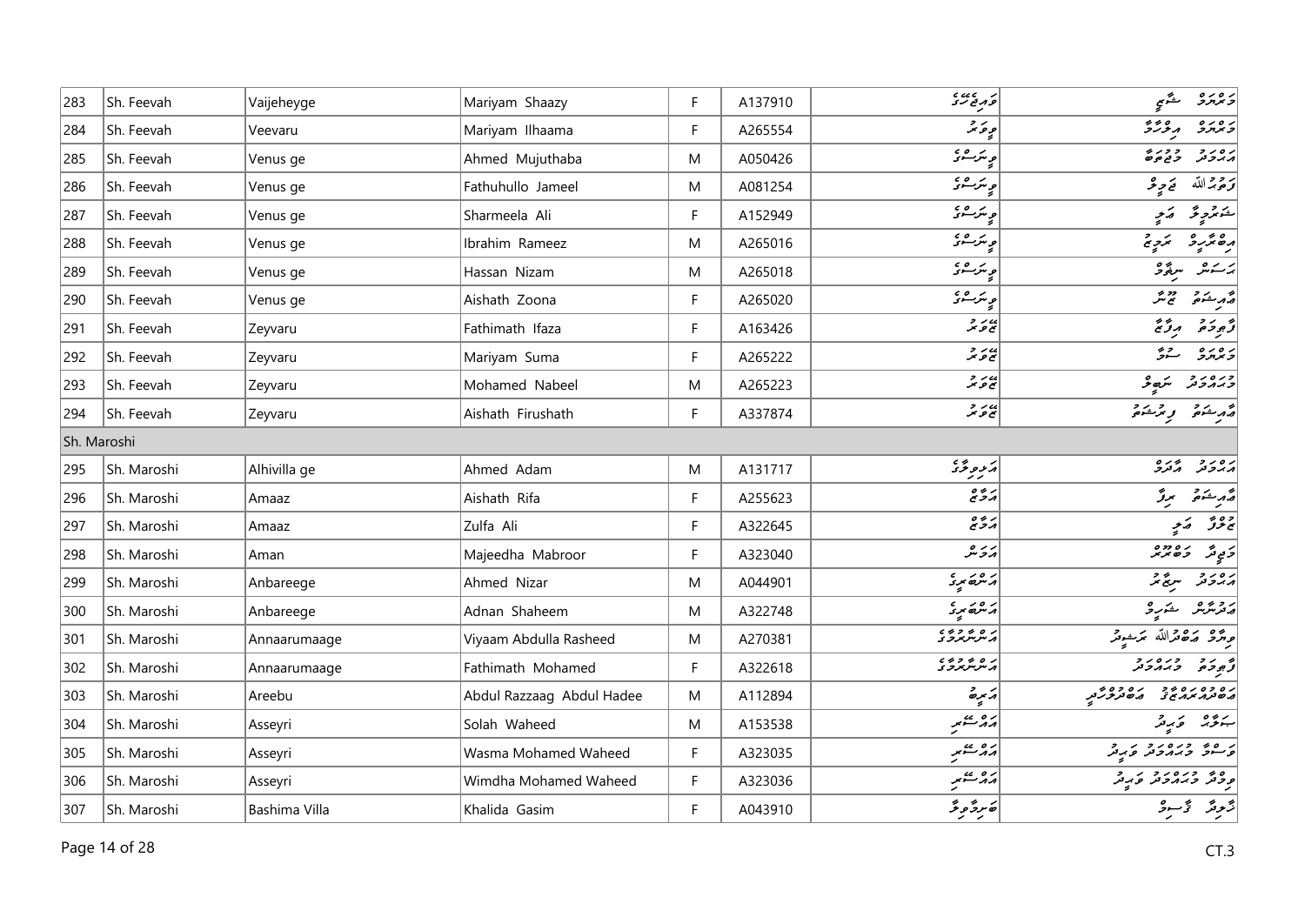| 308 | Sh. Maroshi   | Bashima Villa | Mohamed Ali           | M  | A062386 | ئەبرۇ بۇ                                            | دبر دبر دبر دبر                                                |
|-----|---------------|---------------|-----------------------|----|---------|-----------------------------------------------------|----------------------------------------------------------------|
| 309 | Sh. Maroshi   | Chaandhu      | Rishmee Abdulla Naeem | F  | A270501 | پە 20 ج<br>كۇسرىر                                   | برجو 50 قرالله شهر 2<br>- مرجو 50 قرالله شهر 2<br>- مرکز 3 - د |
| 310 | Sh. Maroshi   | Chaman        | Asad Gasim            | M  | A099716 | ىجە خەشر                                            |                                                                |
| 311 | Sh. Maroshi   | Chaman        | Naseema Usman         | F  | A144706 | ىئەر بىر                                            | بىر بىر قەم ئەر                                                |
| 312 | Sh. Maroshi   | Chaman        | Akram Gasim           | M  | A163364 | ىمەترىش                                             | $3 - 3 - 2 - 2$                                                |
| 313 | Sh. Maroshi   | Chaman        | Shah Gasim            | M  | A270496 | ىمەترىش                                             | شَرْرْ تَوْسُورْ                                               |
| 314 | l Sh. Maroshi | Chaman        | Zaraa Gasim           | F. | A270499 | ىمەر شر                                             | ئەنئىر ئۆسىدى                                                  |
| 315 | Sh. Maroshi   | Dhilbahaaruge | Hassan Waheed         | M  | A060683 | و د د و د<br>ترنژ <i>ه ر</i> بر د                   | يز کشش کار پر                                                  |
| 316 | Sh. Maroshi   | Dhilbahaaruge | Ibrahim Waheed        | M  | A147173 | ه <i>د ۶ و ۶</i><br>ترتز <i>ه ر</i> بر <sub>ک</sub> | وه پر د ورد                                                    |
| 317 | Sh. Maroshi   | Dhunfinige    | Abdulla Saeed         | M  | A065016 | قريموسية                                            | مَدْهِ قَدْاللّه سَعْصِرَ                                      |
| 318 | l Sh. Maroshi | Dhunfinige    | Hawwa Mohamed         | F. | A071445 | قرشرو سرءكه                                         | و رە ر د<br>تر پر تر تر<br>برە پە                              |
| 319 | Sh. Maroshi   | Dhunfinige    | Mahid Saeed           | Μ  | A323047 | قرىتى <sub>گە</sub> سرىگە<br>سىس <mark>ىر</mark>    | ۇرىر سەرىر                                                     |
| 320 | Sh. Maroshi   | Diamond Villa | Mysaan Mohamed        | M  | A270474 | ،<br>، ئەرىئىن ئورگ                                 | ورشش ورەرو                                                     |
| 321 | Sh. Maroshi   | Diamond Villa | Mihsan Muhsin         | M  | A341834 | )<br>) ئەر ئەشقا <i>ھ</i> رىگە                      | ورمشش ورمس                                                     |
| 322 | Sh. Maroshi   | Falhoamaage   | Mariyam Mohamed       | F  | A322818 | ر 0 ء ،<br>و د 5 د                                  | נסנס כנסנב<br><i>כאתב ב</i> אתכ <mark>נ</mark> ג               |
| 323 | Sh. Maroshi   | Fazaa         | Ali Nazim             | M  | A093943 | ترتج                                                | ړې ش <sub>خو</sub> د                                           |
| 324 | Sh. Maroshi   | Fazaa         | Mariyam Dhimna        | F  | A103866 | ترتج                                                | ر ه ر ه<br><del>و</del> بربرو<br>مرد میگر                      |
| 325 | Sh. Maroshi   | Fazaa         | Mohamed Nazim         | M  | A122755 | تریخ                                                | سَّمْعِ رَّ<br>و ره ر د<br><i>د ب</i> رگرفر                    |
| 326 | Sh. Maroshi   | Fazaa         | Hussain Nazim         | M  | A163528 | تريج                                                | يز سەر شەھ شەمۇر                                               |
| 327 | Sh. Maroshi   | Feeroazge     | Ibrahim Musthafa      | M  | A122758 | ه ۵ ۵ و،<br>مح <sup>مد پ</sup> ندن                  | د ۱۵ <sub>۰</sub> ۰ ور<br>ەھ ئۈر ۋ                             |
| 328 | Sh. Maroshi   | Fehige        | Mazin Abdhul Rahman   | M  | A270467 | ې<br>توريخ                                          | و ده ده ده ده دو د<br>گريم سر ماه محمد بر کار                  |
| 329 | Sh. Maroshi   | Fehivina      | Aminath Waheedha      | F  | A092647 | ۇروپر                                               | أأوسكم وكبيقه                                                  |
| 330 | Sh. Maroshi   | Fehivina      | Luma Adam             | F  | A270540 | ۇروپر<br><u>سىر</u>                                 | وو پرو                                                         |
| 331 | Sh. Maroshi   | Fehivina      | Udhuma Adham Saleem   | F. | A270541 | ۇر <sub>ە</sub> بىر                                 | و و به بره در د و                                              |
| 332 | Sh. Maroshi   | Fehivina      | Farhan Fareed         | M  | A323129 | ۇروپر                                               | و دوسته و مرمز                                                 |
| 333 | Sh. Maroshi   | Fehivina      | Reehan Adam Saleem    | Μ  | A323130 | ۇروپر                                               | بررمه محده سود                                                 |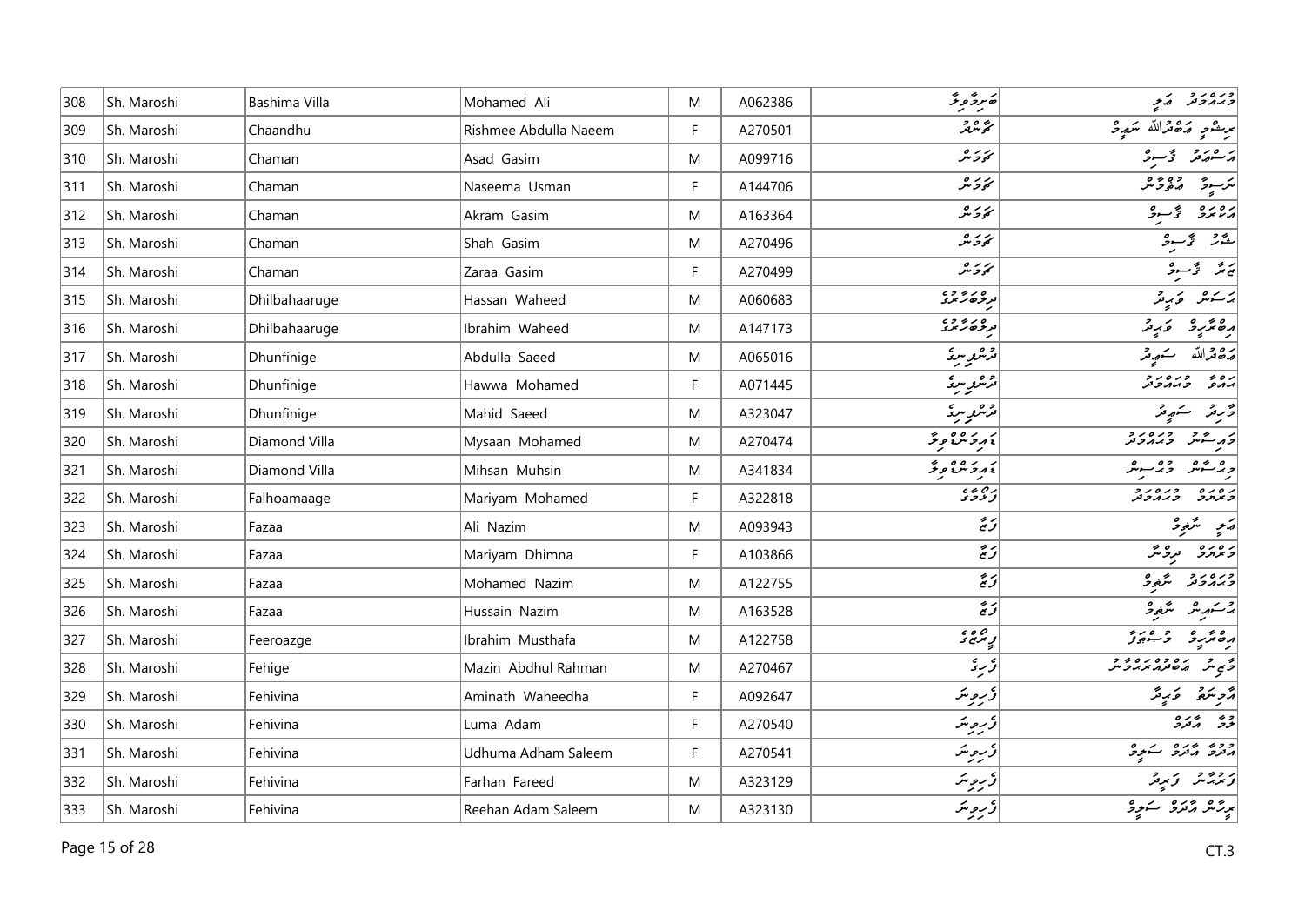| 334 | Sh. Maroshi | Fehivina     | Fariha Adam Saleem     | F         | A323131 | ۇروپىر<br>مەم                                      | وحمرته ومحرو سنورد                    |
|-----|-------------|--------------|------------------------|-----------|---------|----------------------------------------------------|---------------------------------------|
| 335 | Sh. Maroshi | Filigas      | Naail Abdul Rahmaan    | M         | A322604 | وببرئر همر                                         | شرو رەدەرەبور                         |
| 336 | Sh. Maroshi | Finifenmaage | Imala Hussain          | F         | A122762 | و سرز مرگه د ؟                                     | ورقو برخوره                           |
| 337 | Sh. Maroshi | Finifenmaage | Shihama Hussain        | F         | A163342 | اربېرونيونو                                        | جوڭۇ سىستوپىر                         |
| 338 | Sh. Maroshi | Finifenmaage | Samaha Hussain         | F         | A308043 | ر سرگەشتر <sup>ى</sup>                             | سرور بر شهر ش                         |
| 339 | Sh. Maroshi | Finifenmaage | Rifa'aa Hussain        | F         | A322548 | و سرو مرچ د                                        | برۇق بەسكەنلى                         |
| 340 | Sh. Maroshi | Finifenmaage | Mohamed Shiham         | ${\sf M}$ | A322551 | ى <sub>ر س</sub> ۇ ئىرگە ئ                         | ورەر دېم شورگ                         |
| 341 | Sh. Maroshi | Finihiyaage  | Abdulla Javid          | ${\sf M}$ | A322786 | و سربر پژی<br>تر تر تر                             | أَرَّةٌ مَّرَ اللَّهُ لَمَّ مِ مَّرَّ |
| 342 | Sh. Maroshi | Finimaage    | Ali Ashraf             | ${\sf M}$ | A123931 | وسردمى                                             | أەسم أوسفور المستعمد                  |
| 343 | Sh. Maroshi | Finimaage    | Maisan Maseeh          | F         | A270406 | وببرڈئ                                             | وركاش والبار                          |
| 344 | Sh. Maroshi | Funamaage    | Azuka Abdullah         | F         | A070391 | و ر د د<br>توسرچ د                                 | أتربح تم وتحدث الله                   |
| 345 | Sh. Maroshi | Funamaage    | Zarana Abdulla         | F         | A105055 | و پر پر پر<br>توسرپر <sub>ک</sub>                  | ىج ئىرىئى ئەھ قىراللە                 |
| 346 | Sh. Maroshi | Fusvilla ge  | Ihmad Abdul Raheem     | ${\sf M}$ | A270493 | ۇرمىموقۇ                                           | و دو ده ده ده در و                    |
| 347 | Sh. Maroshi | Fusvilla ge  | Hamzath Abdul Raheem   | M         | A270494 | ژ مش <sub>موڅند</sub>                              | נפנד נפרסנים                          |
| 348 | Sh. Maroshi | Gaskara      | Hassaan Ahmed Waheed   | M         | A312900 | ى شەندىكە                                          | ره د و ره رو ر رو                     |
| 349 | Sh. Maroshi | Gulalaage    | Ziyaaul Haqqu          | M         | A163345 | د ه د پر پر<br>د نژدنژ د                           | سەپەر 2020 د                          |
| 350 | Sh. Maroshi | Havaa        | Sadhuhaan Ahmed Zahir  | M         | A270518 | رپچ                                                | ر و ده مه ره ر و په ر و               |
| 351 | Sh. Maroshi | Hazaareege   | Razeena Ali            | F         | A114676 | ىرىپە<br>سىتىم بىرى                                | ىمىي ئىس كەمپ                         |
| 352 | Sh. Maroshi | Hazaareege   | Ali Zalif              | M         | A122757 | مر پچ مور <sup>ي</sup><br>سر پچ موري               | أيمي فرموق                            |
| 353 | Sh. Maroshi | Hazaareege   | Raziyya Ali            | F         | A148799 | ئەنتى ئىرى<br>                                     |                                       |
| 354 | Sh. Maroshi | Hazaareege   | Abdulla Nasif          | ${\sf M}$ | A270350 | پر پچ میں پی<br>رسمج میں پی                        | رەقمەللە مترجوقر                      |
| 355 | Sh. Maroshi | Hazaareege   | Shamma Adam Solih      | F         | A270352 | پر پچ می <sub>و</sub> ی<br>سنج می <sub>و</sub> ی   | شەدە بەرە بەرە                        |
| 356 | Sh. Maroshi | Hazaareege   | Hussain Saaif          | ${\sf M}$ | A270355 | ئەنتى بىرى<br>  ئەنتى بىرى                         | يز سىر شەر ئىستىر قىلىر               |
| 357 | Sh. Maroshi | Hazaareege   | Mohamed Ali            | ${\sf M}$ | A284627 | مر پچ می <sub>و</sub> ی<br>سر پچ می <sub>و</sub> ی | ورەرو كەير                            |
| 358 | Sh. Maroshi | Heenaage     | Maaisha Mohamed Waheed | F         | A270385 | ىرىتىد<br>ئە                                       | و ده دره د و درو                      |
| 359 | Sh. Maroshi | Heenaamaage  | Hussain Ameen          | ${\sf M}$ | A114081 | ر پژو <sup>ي</sup>                                 | برسكريش ككميش                         |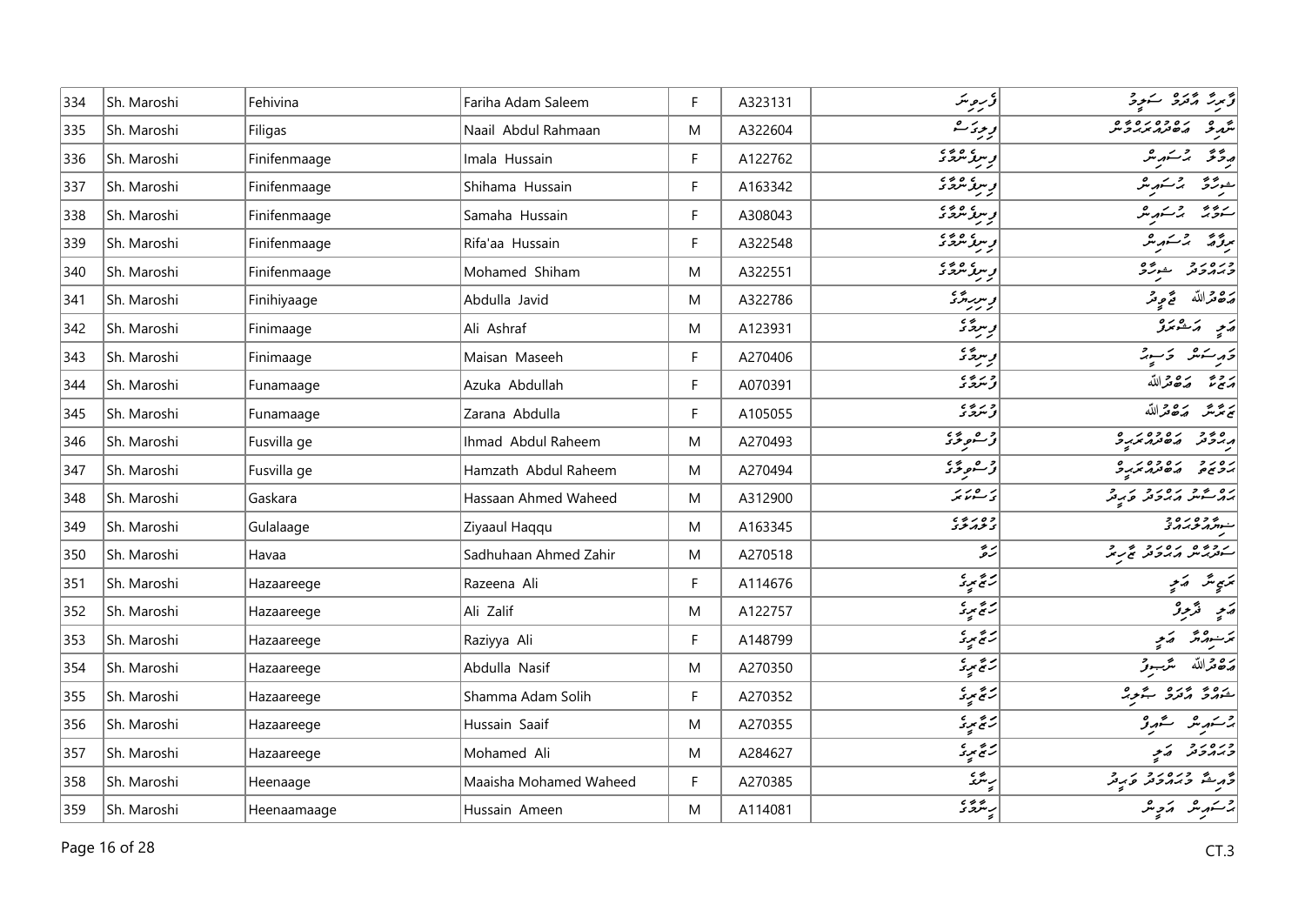| 360 | Sh. Maroshi | Heenaamaage  | Imran Waheed             | M           | A323024 | رېتر <del>د</del> ی                | ەر ئەر ئەر ئەر ئەر                                                                                             |
|-----|-------------|--------------|--------------------------|-------------|---------|------------------------------------|----------------------------------------------------------------------------------------------------------------|
| 361 | Sh. Maroshi | Heylhi       | Jameela Ali              | $\mathsf F$ | A038923 | يمو<br>سير                         | تحارٍ مَنْ أَوْرِ                                                                                              |
| 362 | Sh. Maroshi | Heylhi       | Afa Ahmed                | F           | A302653 | امي<br>سر                          | ر ده در در در در در در در کار در در کار در در کار در کار در کار در کار در کار در در کار در در کار در در کار در |
| 363 | Sh. Maroshi | Heylhi       | Rana Ahmed               | F           | A349743 | امي<br>سر                          | برش برەر د                                                                                                     |
| 364 | Sh. Maroshi | Hiri         | Aiman Mohamed            | M           | A270361 | رىر                                | התכיל כגופני                                                                                                   |
| 365 | Sh. Maroshi | Huvadhumaage | Harisa Ibrahim           | F           | A051989 | و ر و د »<br>ر و ترو د             | تمرةً معترج                                                                                                    |
| 366 | Sh. Maroshi | Iruvaa       | Fathimath Mohamed        | F           | A036965 | ەبە بىرى                           | و د دره دو                                                                                                     |
| 367 | Sh. Maroshi | Iruvaa       | Abdul Rahman Waheed      | M           | A036991 | ەبە ئىرق                           |                                                                                                                |
| 368 | Sh. Maroshi | Iruvaa       | Mahaa Waheed             | F           | A160943 | ە بىرى                             | ى ئەر                                                                                                          |
| 369 | Sh. Maroshi | Janbuge      | Ahmed Hassan             | M           | A078048 | ر د د ء<br>ق سرچ و                 | رەرد ئەسكىر                                                                                                    |
| 370 | Sh. Maroshi | Janbuge      | Anoof Ahmed Hassan       | M           | A360169 | ر ۵ پر پ<br>قع سرچه <sub>ک</sub>   | ג ככם גם גב גבות.<br>המינה הגבות גבות                                                                          |
| 371 | Sh. Maroshi | Jazeera      | Naseeh Naseer            | M           | A270955 | ئع محر محمّد                       | أنكسوك الكسوكي                                                                                                 |
| 372 | Sh. Maroshi | Jeymuge      | Mohamed Shukry Hussain   | M           | A007421 | ړ، و ع<br>قع تر <sub>ک</sub>       |                                                                                                                |
| 373 | Sh. Maroshi | Kafamaage    | Fathimath Suriyya Hameed | F           | A069089 | ر ر » ،<br>ما تو ژ د               | توجده ومروش تاجا                                                                                               |
| 374 | Sh. Maroshi | Kafamaage    | Simaah Abdul Hameed      | M           | A322926 | ر ر » ،<br>ما ؤ ژ د                | دوم ده ده در د                                                                                                 |
| 375 | Sh. Maroshi | Kafamaage    | Sujaau Hameed            | M           | A322929 | ر ر پر پر<br>مانو <del>ر</del> تر  | جەنق ئەرقە                                                                                                     |
| 376 | Sh. Maroshi | Kanmatheege  | Ahmed Faisal             | M           | A163348 | ئەنگە ئەمرى<br>                    | أرەر دۇرىبەلى                                                                                                  |
| 377 | Sh. Maroshi | Karankaage   | Shameema Ibrahim         | F           | A012629 | ر رەپە ،<br>مايىرىنزى <i>ر</i>     | خود رەئر                                                                                                       |
| 378 | Sh. Maroshi | Karankaage   | Ismail Mauroof           | M           | A043691 | ر ر ه و د ،<br>ما مرس د د          | وسنور ودود                                                                                                     |
| 379 | Sh. Maroshi | Karankaage   | Ahmed Shakeeb            | M           | A052127 | ر ره ۶۵<br>ما بر مرکز              |                                                                                                                |
| 380 | Sh. Maroshi | Karankaage   | Saadha Ibrahim           | $\mathsf F$ | A163349 | ر ر ه و د ،<br>ما <del>ب</del> ر س | سور ده دره دره                                                                                                 |
| 381 | Sh. Maroshi | Kashimaage   | Raifa Ibrahim            | F           | A270408 | ر<br>ئەبرىرى                       | رە ئەرد<br>سەرقە                                                                                               |
| 382 | Sh. Maroshi | Kashimaage   | Dhon Tuththu             | M           | A322834 | ر<br>مأسرچۍ                        | يو ه و ه و<br>ترسرچ پر چ                                                                                       |
| 383 | Sh. Maroshi | Maakoani     | Maunath Waheed           | F           | A114272 | وميبر                              | كروبرو كربرو                                                                                                   |
| 384 | Sh. Maroshi | Maakoani     | Saamila Waheed           | F           | A270442 | وی<br>قرنامبر                      | شوق ءَرِثر                                                                                                     |
| 385 | Sh. Maroshi | Mala         | Abdul Rahman Adam        | M           | A093317 | ىزىخە                              | ג ם כ ם ג ם ש כ ב ש ג ם<br>הם ב ק ה ב ג ב יידי ב ה ב ק ב                                                       |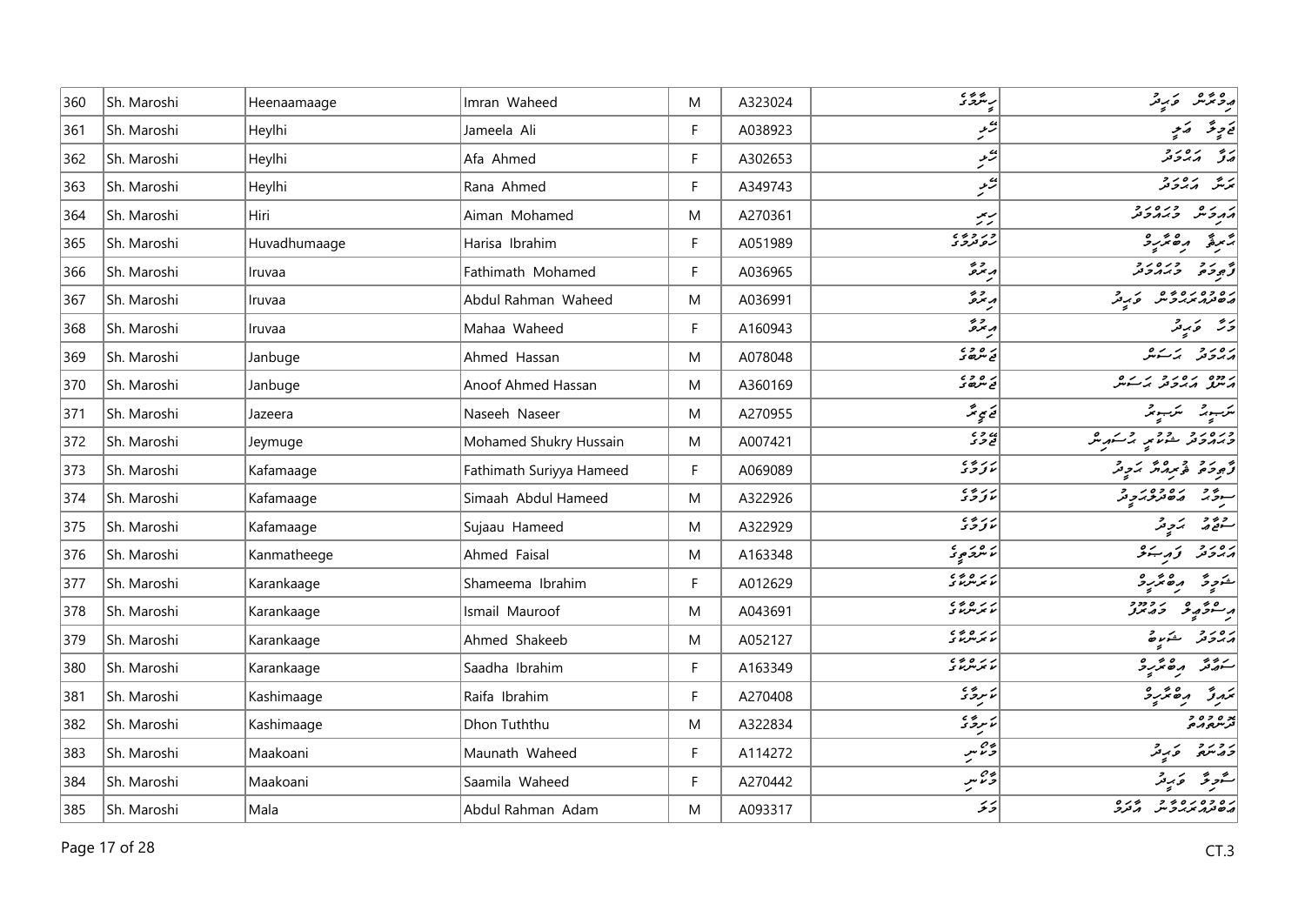| 386 | Sh. Maroshi | Mala          | Almee Abdul Rahman      | F           | A270398 | ۇت                             | גם גם בסגסתים                              |
|-----|-------------|---------------|-------------------------|-------------|---------|--------------------------------|--------------------------------------------|
| 387 | Sh. Maroshi | Mala          | Usafa Abdul Rahman      | F           | A270400 | ىز                             | ره وه ره ده.<br>پره تربر تر س<br>ىر شۇ ئى  |
| 388 | Sh. Maroshi | Malaaz        | Nishama Mohamed Fauzy   | F           | A270520 | ىر ئۇيج                        | سريدي 10000 د د د<br>سريشون 3000 تر و د مي |
| 389 | Sh. Maroshi | Malhaaru      | Rishfaan Waheed         | M           | A322955 | ر ه و و<br>5 گرگ               | برڪوڻش ڪيائر                               |
| 390 | Sh. Maroshi | Manzil        | Mohamed Sadhin          | ${\sf M}$   | A270545 | ئەشىرى                         | ورەرو گېرىر                                |
| 391 | Sh. Maroshi | Meenaaz       | Maimoona Ali            | $\mathsf F$ | A320322 | جریٹرچ                         | دُرومبر کمی                                |
| 392 | Sh. Maroshi | Mirihimaage   | Adam Naseer             | M           | A093570 | د برر دي<br>ر برر د            | وسيدة الترسوسي                             |
| 393 | Sh. Maroshi | Mirihimaage   | Abdulla Naseer          | M           | A153540 | د برر دمی<br>بر بر             | أرة فرالله تترجعه                          |
| 394 | Sh. Maroshi | Mirihimaage   | Sara Abdul Raheem       | F           | A163350 | و برر دی<br>ر ر ر              | مشعر ماه وه مره                            |
| 395 | Sh. Maroshi | Mirihimaage   | Ismail Naseer           | M           | A163351 | وبررده                         | ر جۇرچى سىبب                               |
| 396 | Sh. Maroshi | <b>Naares</b> | Shahudhaan Naseem       | M           | A323125 | متر پر ہ                       | ر د ده ه سرگرده<br>شورترس سرگرده           |
| 397 | Sh. Maroshi | <b>Naares</b> | Hamdhaan Naseem         | M           | A323126 | متزبر عه                       | رە دەر سەر د                               |
| 398 | Sh. Maroshi | <b>Niru</b>   | Hussain Ali             | M           | A055841 | سرچر                           | برسكهر شركر                                |
| 399 | Sh. Maroshi | <b>Niru</b>   | Mohamed Madhih          | M           | A270358 | سرچر                           | ورەرو ئېرە                                 |
| 400 | Sh. Maroshi | Niru          | Aishath Raihana         | F           | A322561 | سرچر                           | مەر شىم ئىر ئەتر                           |
| 401 | Sh. Maroshi | Niru          | Mariyam Maaha Hussain   | $\mathsf F$ | A322571 | سرچر                           | دەرە بەر جاسكەس                            |
| 402 | Sh. Maroshi | Nishaan       | Mariyam Laisa           | F           | A270517 | اسريشمر                        | ويوره تورث                                 |
| 403 | Sh. Maroshi | Niyaama       | Rusab Abdulla           | M           | A270477 | سرپر<br>سر                     | مركب ره مرالله                             |
| 404 | Sh. Maroshi | Nooali        | Fauza Hassan            | F           | A323067 | يتدمر                          | زەپچ برسكىر                                |
| 405 | Sh. Maroshi | Nooraaneege   | Abdulla Maumoon Hussain | M           | A045266 | دو پر<br>سربر سرپر             | رە داللە ئەددە مەسكەن                      |
| 406 | Sh. Maroshi | Nooraaneege   | Moosa Shahid Hussain    | M           | A069121 | دو پر<br>مربر س <sub>و</sub> ر | وحث ڪريز برڪريز                            |
| 407 | Sh. Maroshi | Nooraleege    | Hamidha Gasim           | F           | A043883 | ددر<br>مرتز <sub>عر</sub> د    | جەدىگە سەرقىسىدۇ                           |
| 408 | Sh. Maroshi | Nooraleege    | Abdulla Gasim           | M           | A059829 | ددر<br>مرتزعه د                | مَدْ قَدْ اللّهِ تَوْسُورْ                 |
| 409 | Sh. Maroshi | Nooraleege    | Mohamed Ihsan           | M           | A163362 | ددر<br>مرتزعر                  | ورەرو مەشھ                                 |
| 410 | Sh. Maroshi | Nooraleege    | Rahif Naseer            | M           | A322564 | ددر<br>مرتز <sub>عر</sub> د    | بَرْبِرْ بَرَبِيْرِ                        |
| 411 | Sh. Maroshi | Noovilaage    | Ahsan Ali               | M           | A132705 | دد<br>شرع څرن                  | ىروسەھ كەم                                 |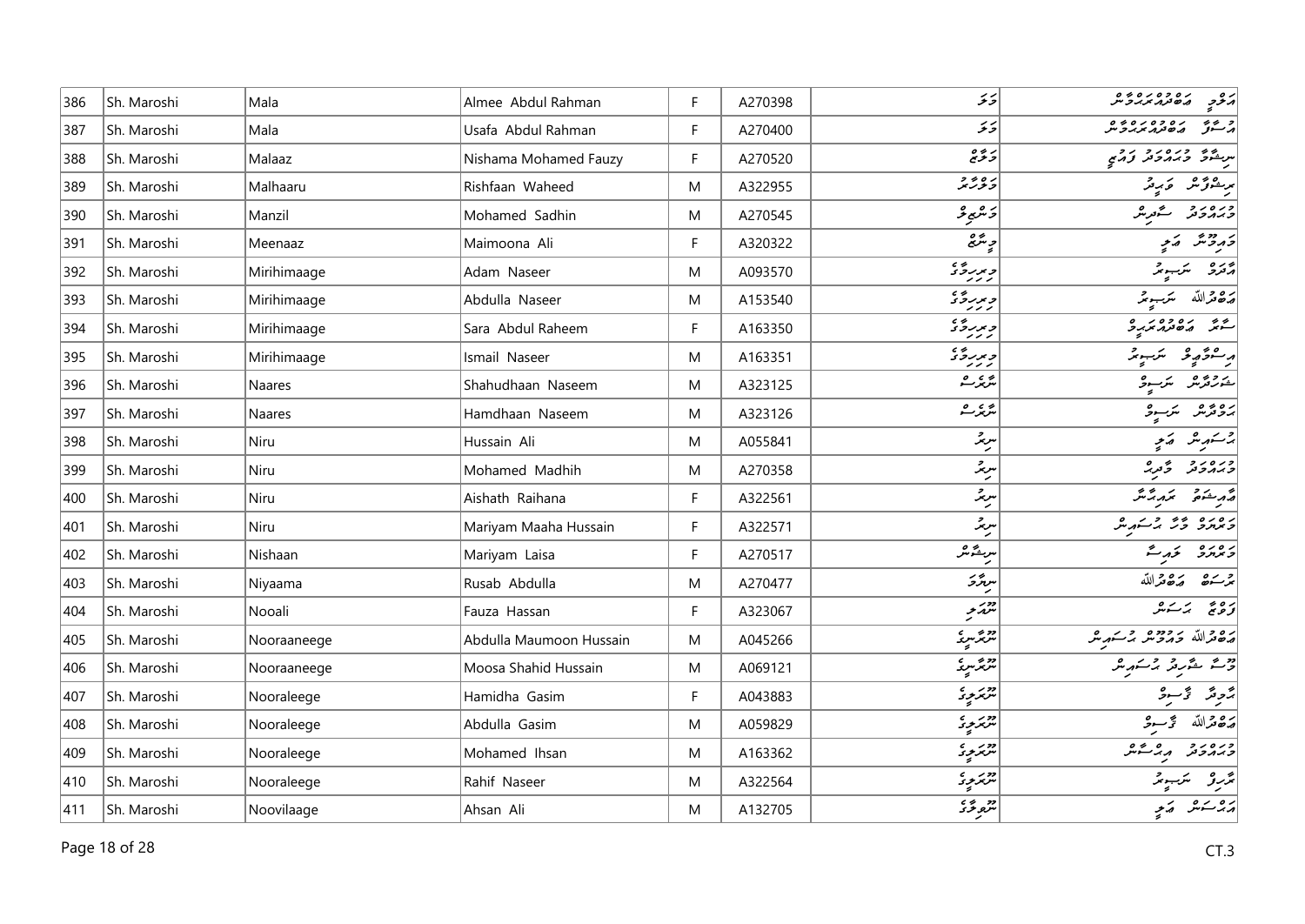| 412 | Sh. Maroshi | Orchid Hiyaa | Thaufeega Ahmed        | F.          | A122767 | ەر بەر بەر<br>مەسىر             | و در په ده د در د                                                                       |
|-----|-------------|--------------|------------------------|-------------|---------|---------------------------------|-----------------------------------------------------------------------------------------|
| 413 | Sh. Maroshi | Orchidmaage  | Ahmed Nashid           | M           | A046700 | ه ره و و<br>مربع څ              | رەرو شەر                                                                                |
| 414 | Sh. Maroshi | Orchidmaage  | Saeedu Rahmaan         | M           | A085050 |                                 | مەمەر مەم بەر ئار                                                                       |
| 415 | Sh. Maroshi | Ozone        | Usamath Najeeb         | M           | A323112 | 20 ص<br> محمد                   | د ورد کرده کرده                                                                         |
| 416 | Sh. Maroshi | Raaz         | Nuhaad Mohamed Rashaad | M           | A323121 | پر ہ<br>ترج                     | و د و د ده د و د بدو<br>سربر و بربروتر برخوتر                                           |
| 417 | Sh. Maroshi | Raiyvilaage  | Mohamed Ibrahim        | M           | A074562 | ر ه<br>مر <sub>گ</sub> ور و گر  | כמחכת הסתנכ                                                                             |
| 418 | Sh. Maroshi | Raiyvilaage  | Ahmed Ibrahim          | M           | A163353 | ره وي<br>مر <sub>حو</sub> مونځو | גפנה הפתיק                                                                              |
| 419 | Sh. Maroshi | Ranauraage   | Jameela Mohamed        | $\mathsf F$ | A112691 | ر ر د د ،<br>برس پر بر <u>.</u> | $\begin{bmatrix} 2 & 2 & 2 & 3 \\ 3 & 2 & 2 & 2 & 3 \\ 4 & 3 & 2 & 2 & 3 \end{bmatrix}$ |
| 420 | Sh. Maroshi | Ranauraage   | Ahmed Niyaz            | ${\sf M}$   | A140832 | ر ر د » ›<br>برسمه برد          | גפגר תוצם                                                                               |
| 421 | Sh. Maroshi | Ranauraage   | Aishath Mohamed        | F           | A295645 | ر ر د » ><br>برس پر بری         | ه در دره در د                                                                           |
| 422 | Sh. Maroshi | Ranauraage   | Ameena Mohamed         | F           | A322651 | ر ر د پر د<br>مرسمه مرد         | أروبير ورورو                                                                            |
| 423 | Sh. Maroshi | Ray Light    | Mohamed Rashad         | M           | A044493 | ليمزمره                         | ورەرو بەشگە                                                                             |
| 424 | Sh. Maroshi | Ray Light    | Ahmed Rizwee           | M           | A101803 | بريزمرة                         | رەر د سرے دي                                                                            |
| 425 | Sh. Maroshi | Ray Light    | Isan Mohamed           | M           | A270531 | ترىخەرچ                         | برگش وره دو                                                                             |
| 426 | Sh. Maroshi | Ray Light    | Ali Rizween            | M           | A323105 | ترىخەرچ                         | و <i>کي بر</i> شوينگر                                                                   |
| 427 | Sh. Maroshi | Roashaneege  | Zahida Ahmed           | $\mathsf F$ | A077670 | ە<br>ئىرىشەس <sub>ى</sub>       | تج بەنگە ئەرەبىر                                                                        |
| 428 | Sh. Maroshi | Roashaneege  | Ahmed Zayan            | M           | A270457 | ترڪسري                          | גם גם גובים.<br>הגבה הליילי                                                             |
| 429 | Sh. Maroshi | Roashaneege  | Suma Abdul Rahman      | F           | A270460 | مرڪسري<br>مرڪس                  | ر ه د ه ر ه د ه<br>پره تربر تر تر تر<br>ستریخ                                           |
| 430 | Sh. Maroshi | Roashaneege  | Fathimath Suha         | F           | A322897 | ترىشەسرى<br>ئى                  | توجوجو سنر                                                                              |
| 431 | Sh. Maroshi | Rose         | Reema Mohamed          | $\mathsf F$ | A146871 | ص<br>ممریخ                      | برڈ ورہ دو<br>پرڈ ویرمرونر                                                              |
| 432 | Sh. Maroshi | Rose         | Samikh Mohamed         | M           | A270533 | ص<br>ممرج                       | شورق وبرەرو                                                                             |
| 433 | Sh. Maroshi | Rose         | Sadhaa Mohamed         | F           | A270534 | م ج<br>مربع                     | ے بھی ورہ رو<br>سکھر ورماروفر                                                           |
| 434 | Sh. Maroshi | Saahil       | Abdul Raheem Ali       | M           | A065782 | سەر ئەر<br>مە                   |                                                                                         |
| 435 | Sh. Maroshi | Saahil       | Suhadh Abdul Raheem    | M           | A270478 | سە بەر بۇ<br>م                  | روود ره ده در ه                                                                         |
| 436 | Sh. Maroshi | Saahil       | Samha Abdul Raheem     | F           | A322966 | سەر بۇ                          |                                                                                         |
| 437 | Sh. Maroshi | Saahil       | Aminath Zuhura         | F           | A322967 | سەبەيىتى                        | أترجع بمرتد                                                                             |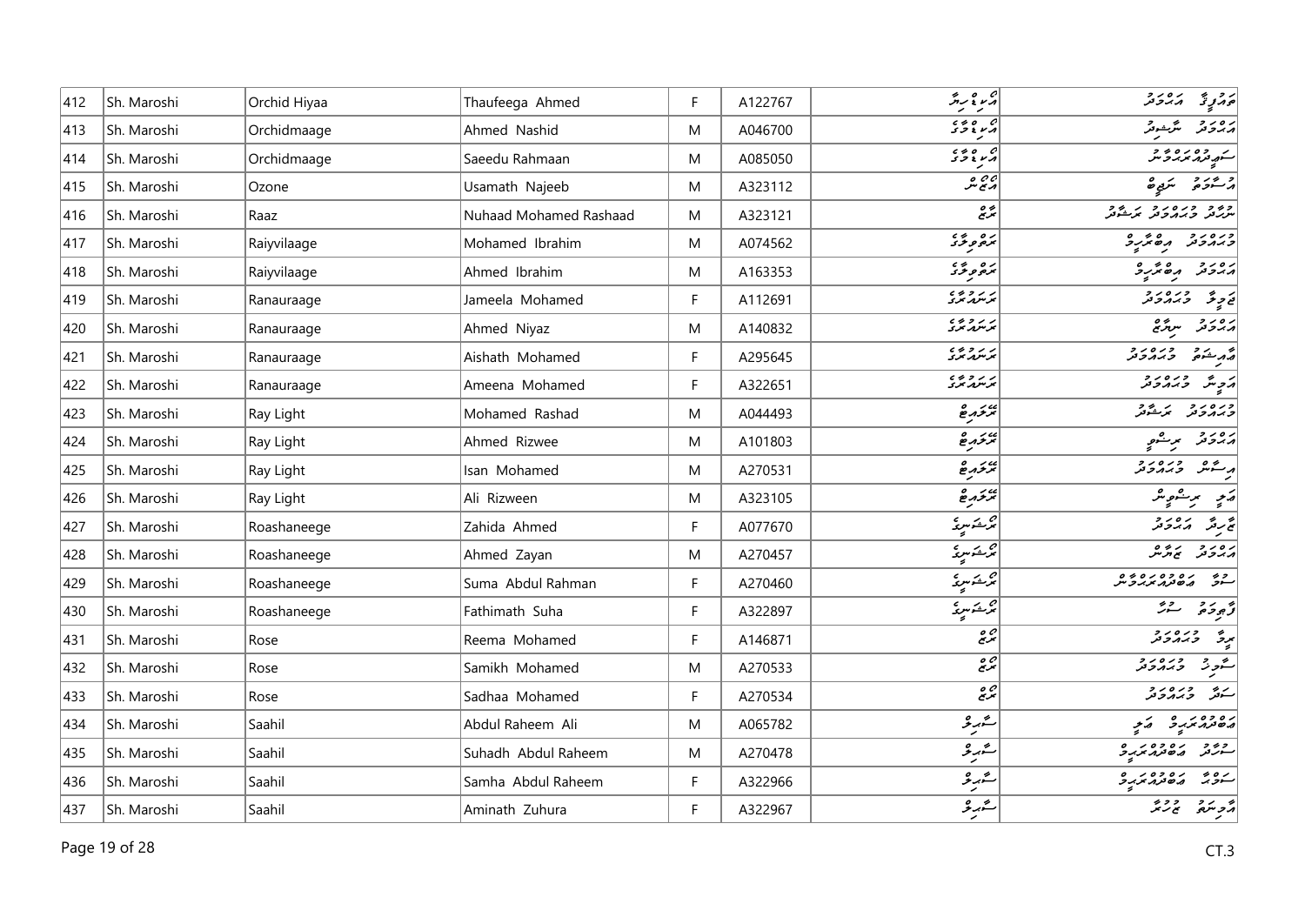| 438 | Sh. Maroshi | Saahil             | Shahudha Abdul Raheem     | F         | A322992 | سەر بۇ                 | شرور رەدە برە                                          |
|-----|-------------|--------------------|---------------------------|-----------|---------|------------------------|--------------------------------------------------------|
| 439 | Sh. Maroshi | Saanee             | Mohamed Abdulla           | M         | A113981 | ڪسر<br>پخ              | وره رو ده دالله                                        |
| 440 | Sh. Maroshi | Saaras             | Ahmed Rafeeu              | ${\sf M}$ | A124136 | ستمهر مشه              | پروژو پروژ                                             |
| 441 | Sh. Maroshi | Saaras             | Najuwa Hashim             | F         | A322743 | سە ئەبەر ھ             | للروح كرائشور                                          |
| 442 | Sh. Maroshi | Saaz               | Mariyam Hassan            | F         | A106505 | ستوج                   | دەرە بەر                                               |
| 443 | Sh. Maroshi | Saaz               | Ibrahim Hassan            | M         | A144177 | ستمتح                  | رەنزىر ئەسەر                                           |
| 444 | Sh. Maroshi | Saaz               | Raaif Ali Rasheed         | ${\sf M}$ | A270401 | ستمتح                  | ي <sub>م</sub> و کام پر شوند                           |
| 445 | Sh. Maroshi | Sereen             | Sumaira Ali               | F         | A270536 | ئەبىرىگر<br>ئ          |                                                        |
| 446 | Sh. Maroshi | Sereen             | Shaukath Badheeu          | ${\sf M}$ | A323118 | ئەببەيىر               |                                                        |
| 447 | Sh. Maroshi | Sereen             | Hamdhee Ali               | M         | A323119 | ئەبىرىگر<br>ئ          | برومړ کړمي                                             |
| 448 | Sh. Maroshi | Shaan              | Mohamed Suhail            | M         | A163338 | شەھر                   | ورەرو ئەركەنج                                          |
| 449 | Sh. Maroshi | Silveeniya         | Abdulla Fahmee            | ${\sf M}$ | A323148 | سوفرہ سرمز             | أرة قرالله وكرحي                                       |
| 450 | Sh. Maroshi | Sosunge            | Aneesul Rahman            | ${\sf M}$ | A069513 | جەسەتىر                | كەس 2010 مەكتەر<br>مەس                                 |
| 451 | Sh. Maroshi | Sosunge            | Ahmed Abdul Raheem        | M         | A163361 | تنوسه عديمه            | גפיג גפיפה בגי                                         |
| 452 | Sh. Maroshi | Sueyzu             | Sadhuma Ismail Waheed     | F         | A270437 | و پر و<br>سوړنځ        | سنترى پرسىۋېرى ئەبەتر                                  |
| 453 | Sh. Maroshi | Suhaanaa           | Ibrahim Waheed Adam       | ${\sf M}$ | A036293 | ىە ئەشر                | أرە ئەر ئەر ئەر ئەر                                    |
| 454 | Sh. Maroshi | <b>Tight Villa</b> | Saifulla                  | M         | A322877 | غەرغ عرقى              | ستمریز الله                                            |
| 455 | Sh. Maroshi | Udhares            | Ahmed Ashraf              | M         | A093009 | د ر ، م<br>مرمرسه      | ره رو بره ره<br>درونر برشوبرو                          |
| 456 | Sh. Maroshi | Ujaalaage          | Aminath Abdulla           | F         | A322780 | و ۵ ۵ م<br>در قع مو ی  | أمحر سمع المتعاقب                                      |
| 457 | Sh. Maroshi | Vaimatheege        | Yoosuf Hussain            | M         | A062798 | ئەر ئەم <sub>ۇ</sub> ئ | دو ده د چر شهر میگر                                    |
| 458 | Sh. Maroshi | Valley             | Sinau Abdulla Rasheed     | F         | A322550 | ءَمٍ                   | سو <i>سرة م</i> ُرصوراللّه مَرْسُومَرٌ                 |
| 459 | Sh. Maroshi | Venus Ge           | Abdul Razzag Abdul Rahman | M         | A128053 | وپئرسى                 | נס כס נסש בנס נס בס גם שים.<br>השנת גת גב" השנת גניבית |
| 460 | Sh. Maroshi | Venus Ge           | Faruhana Mohamed          | F         | A322725 | په مترب ه مي           | ر و مهر وره رو<br>و بررگش او برماوش                    |
| 461 | Sh. Maroshi | Vinares            | Ahmed Mujthaba            | ${\sf M}$ | A093014 | ءِ يئر پڙ شه           | נפני כסני<br>גיבת כביפים                               |
| 462 | Sh. Maroshi | Vinares            | Muaaz Mohamed             | M         | A309052 | ءِ يئر پڙ شه           | و د وره د و<br>حمائر حد د حد                           |
| 463 | Sh. Maroshi | Violet maage       | Abdulla Hameed Mohamed    | M         | A034363 | ئەربۇھۇي               | أروح الله برويد وبرويد                                 |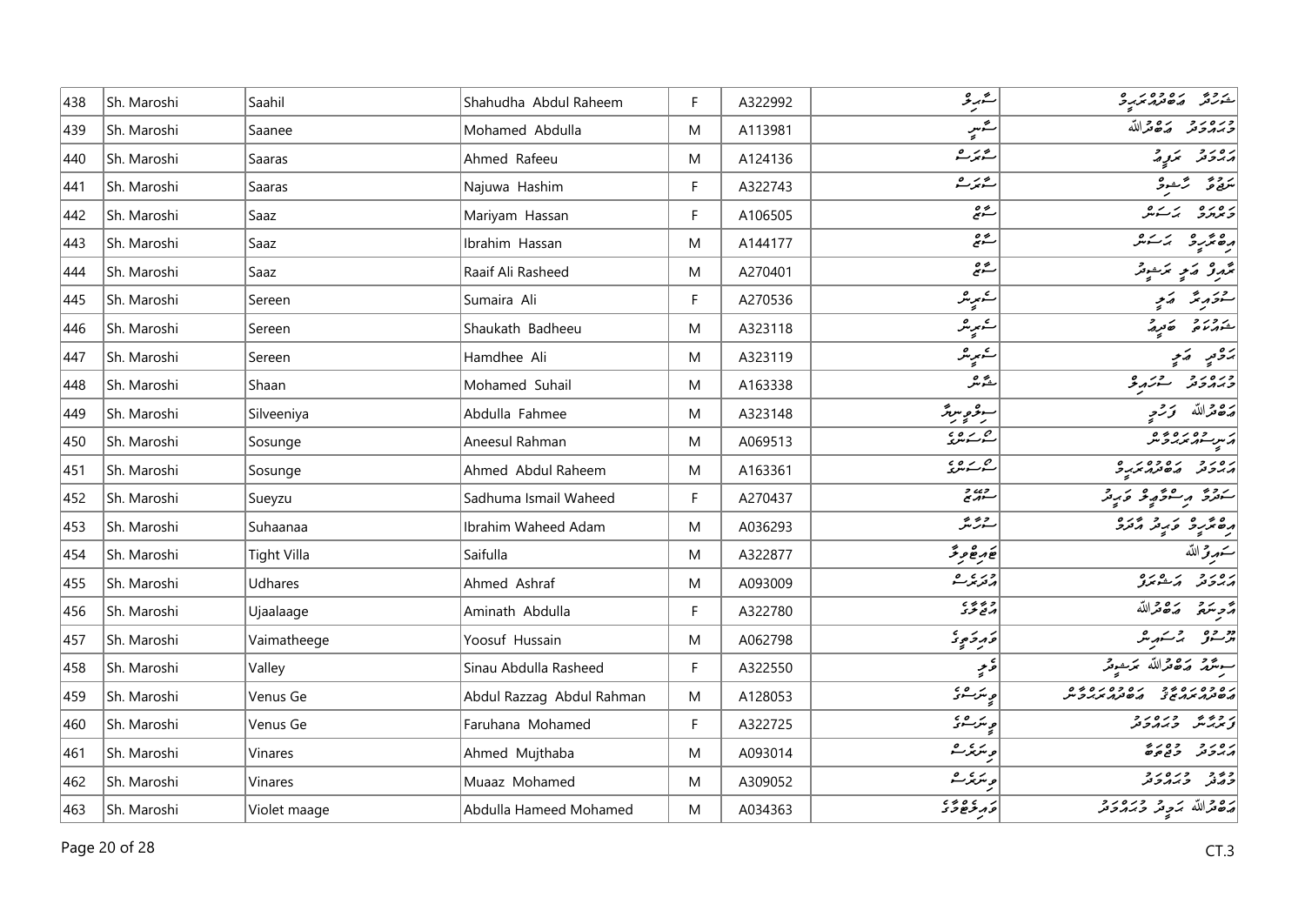| 464 | ISh. Maroshi       | Violet maage | Mohamed Moosa        | M | A163138 | د مره و د ، | أوره دو دوريج                      |
|-----|--------------------|--------------|----------------------|---|---------|-------------|------------------------------------|
| 465 | ISh. Maroshi       | l Wafaa      | lSeema Yoosuf        |   | A057849 | ح تو        | دو په دو<br>سەۋ                    |
| 466 | <b>Sh. Maroshi</b> | Zenith       | Abdulla Zahir        | M | A138923 | ے<br>یم سرچ | أَرَدُهُ قَرْاللَّهُ يَحْ سِعْرَ   |
| 467 | <b>Sh. Maroshi</b> | Zenith       | Liva Zahir           |   | A270411 | ي<br>سم سرچ | وقد سمج ريز                        |
| 468 | ISh. Maroshi       | Zenith       | Zaara Zahir          |   | A270439 | ے<br>سمجھ   | تج تمر تج سر تمر                   |
| 469 | ISh. Maroshi       | Zenith       | Haleema Dhon Tuththu |   | A322838 | سے سرچ      | پر ه د ه د<br>ترسرچ پر ج<br> پرووٌ |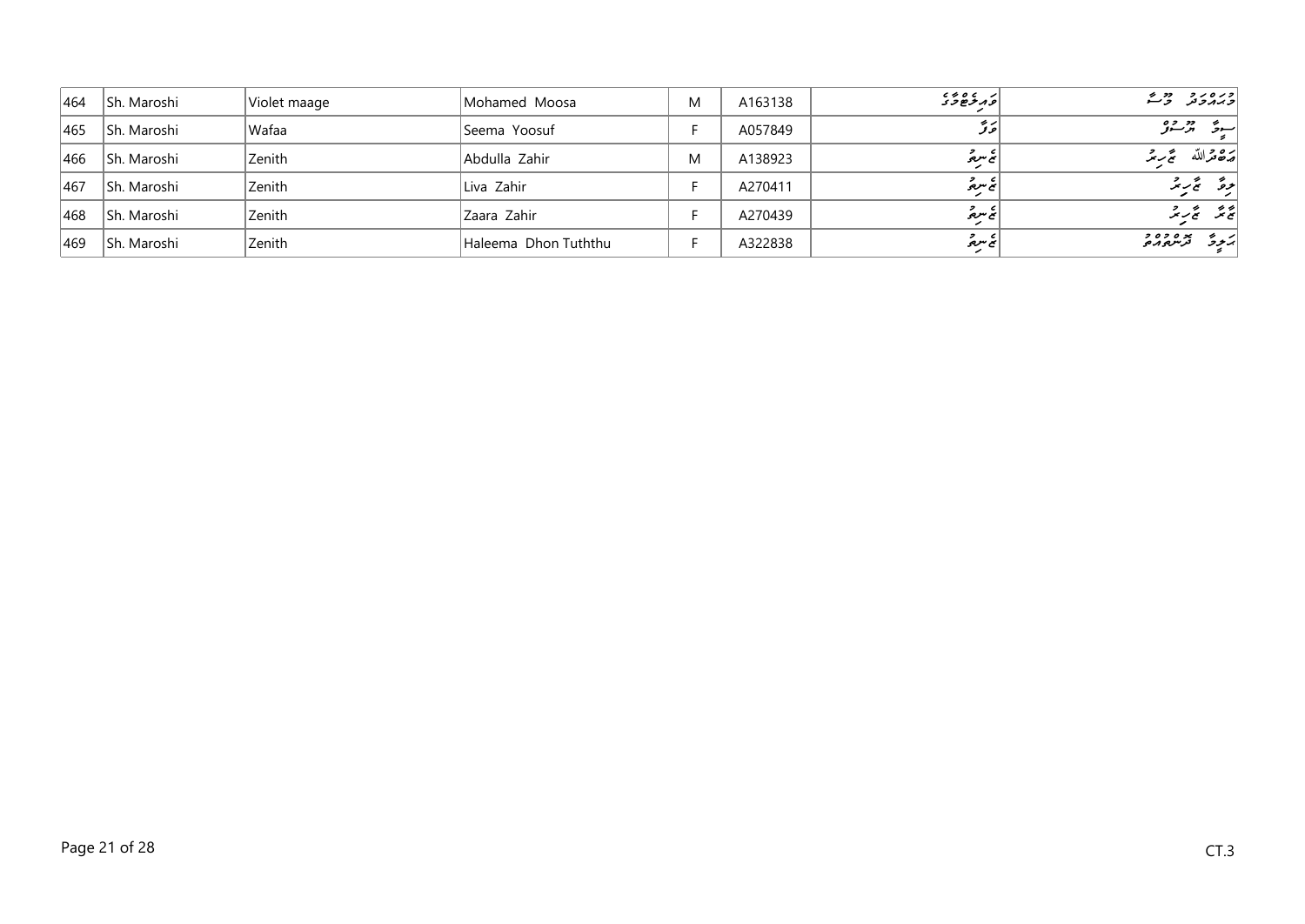## *w7qAn8m? sCw7mRo>u; wEw7mRw;sBo<*

| ' مرمر | 'يئرىثر: |
|--------|----------|
|        |          |
|        |          |
|        |          |

## *w7q9r@w7m> sCw7qHtFoFw7s; mAm=q7 w7qHtFoFw7s;*

| ىر تە | $\mathcal{O} \times$<br>$\sim$ | $\sim$<br>. . | لترنثر |
|-------|--------------------------------|---------------|--------|
|       |                                |               |        |
|       |                                |               |        |
|       |                                |               |        |

| انترنثر: | $^{\circ}$ | يبرهر | $^{\circ}$<br>سرسر |
|----------|------------|-------|--------------------|
|          |            |       |                    |
|          |            |       |                    |
|          |            |       |                    |

| يره | $\mathcal{O} \times$<br>. | $\sim$<br>سرسر | $^{\circ}$<br>مرسر |
|-----|---------------------------|----------------|--------------------|
|     |                           |                |                    |
|     |                           |                |                    |
|     |                           |                |                    |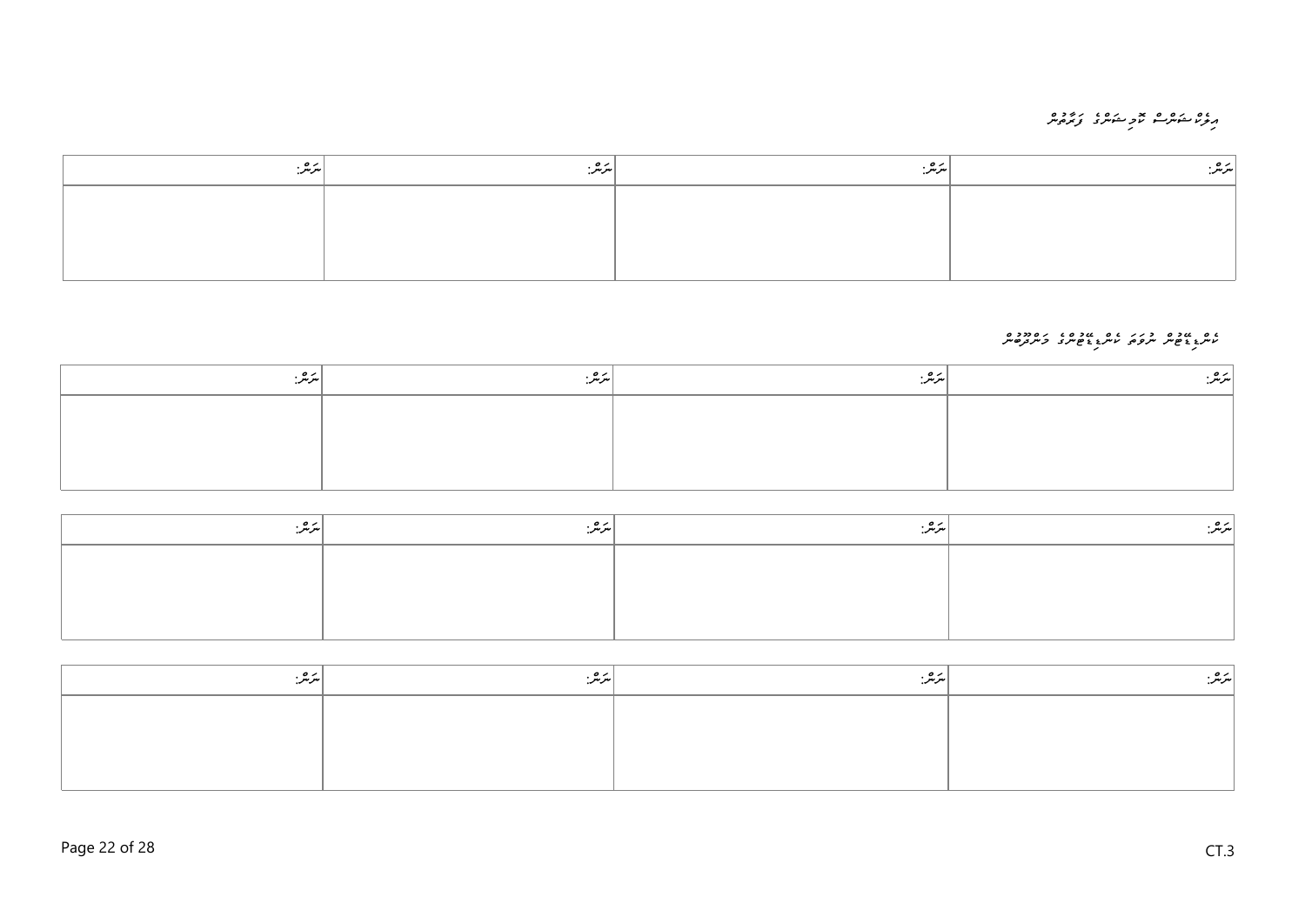| يره. | ο. | ا ير ه |  |
|------|----|--------|--|
|      |    |        |  |
|      |    |        |  |
|      |    |        |  |

| متريثر به | 。<br>'سرسر'۔ | يتزيترا | سرسر |
|-----------|--------------|---------|------|
|           |              |         |      |
|           |              |         |      |
|           |              |         |      |

| ىئرىتر. | $\sim$ | ا بر هه. | لىرىش |
|---------|--------|----------|-------|
|         |        |          |       |
|         |        |          |       |
|         |        |          |       |

| 。<br>مرس. | $\overline{\phantom{a}}$<br>مر مىر | يتريثر |
|-----------|------------------------------------|--------|
|           |                                    |        |
|           |                                    |        |
|           |                                    |        |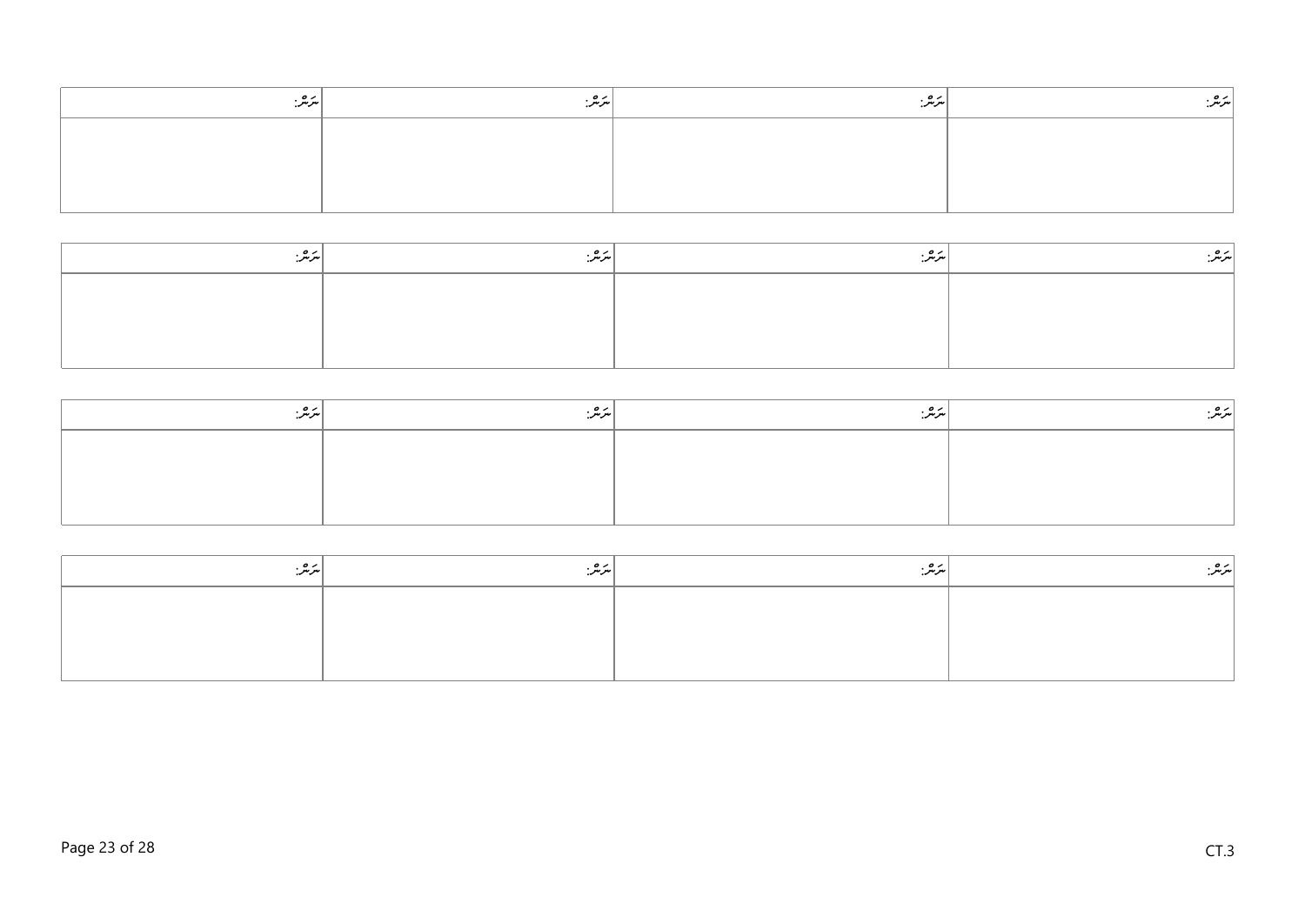| ير هو . | $\overline{\phantom{a}}$ | يرمر | اير هنه. |
|---------|--------------------------|------|----------|
|         |                          |      |          |
|         |                          |      |          |
|         |                          |      |          |

| ىر تىر: | $\circ$ $\sim$<br>" سرسر . | يترمير | o . |
|---------|----------------------------|--------|-----|
|         |                            |        |     |
|         |                            |        |     |
|         |                            |        |     |

| الترنثر: | ' مرتكز: | الترنثر: | .,<br>سرسر. |
|----------|----------|----------|-------------|
|          |          |          |             |
|          |          |          |             |
|          |          |          |             |

|  | . ه |
|--|-----|
|  |     |
|  |     |
|  |     |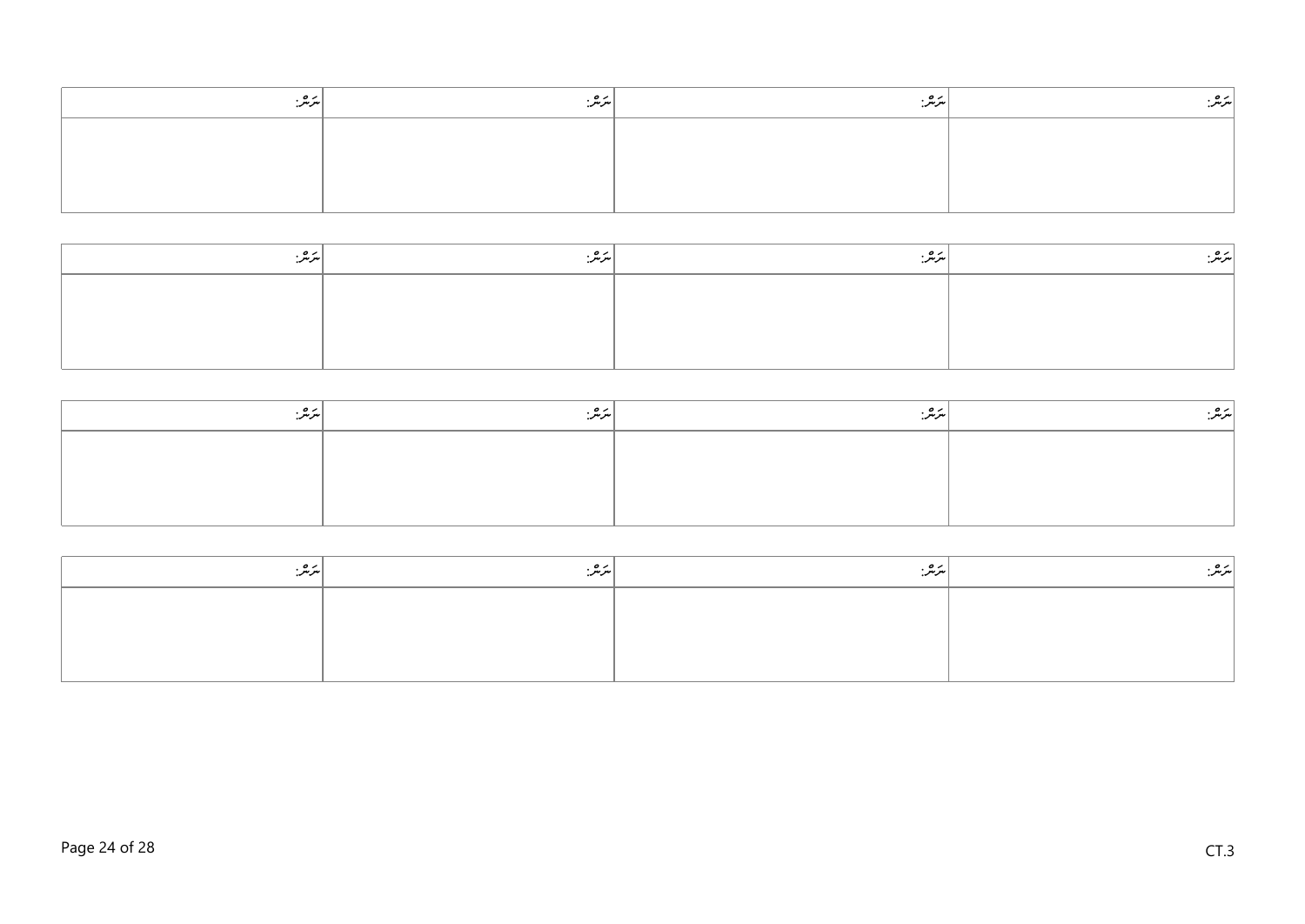| ير هو . | $\overline{\phantom{a}}$ | يرمر | اير هنه. |
|---------|--------------------------|------|----------|
|         |                          |      |          |
|         |                          |      |          |
|         |                          |      |          |

| ىر تىر: | $\circ$ $\sim$<br>" سرسر . | يترمير | o . |
|---------|----------------------------|--------|-----|
|         |                            |        |     |
|         |                            |        |     |
|         |                            |        |     |

| 'تترنثر: | 。<br>,,,, |  |
|----------|-----------|--|
|          |           |  |
|          |           |  |
|          |           |  |

|  | . ه |
|--|-----|
|  |     |
|  |     |
|  |     |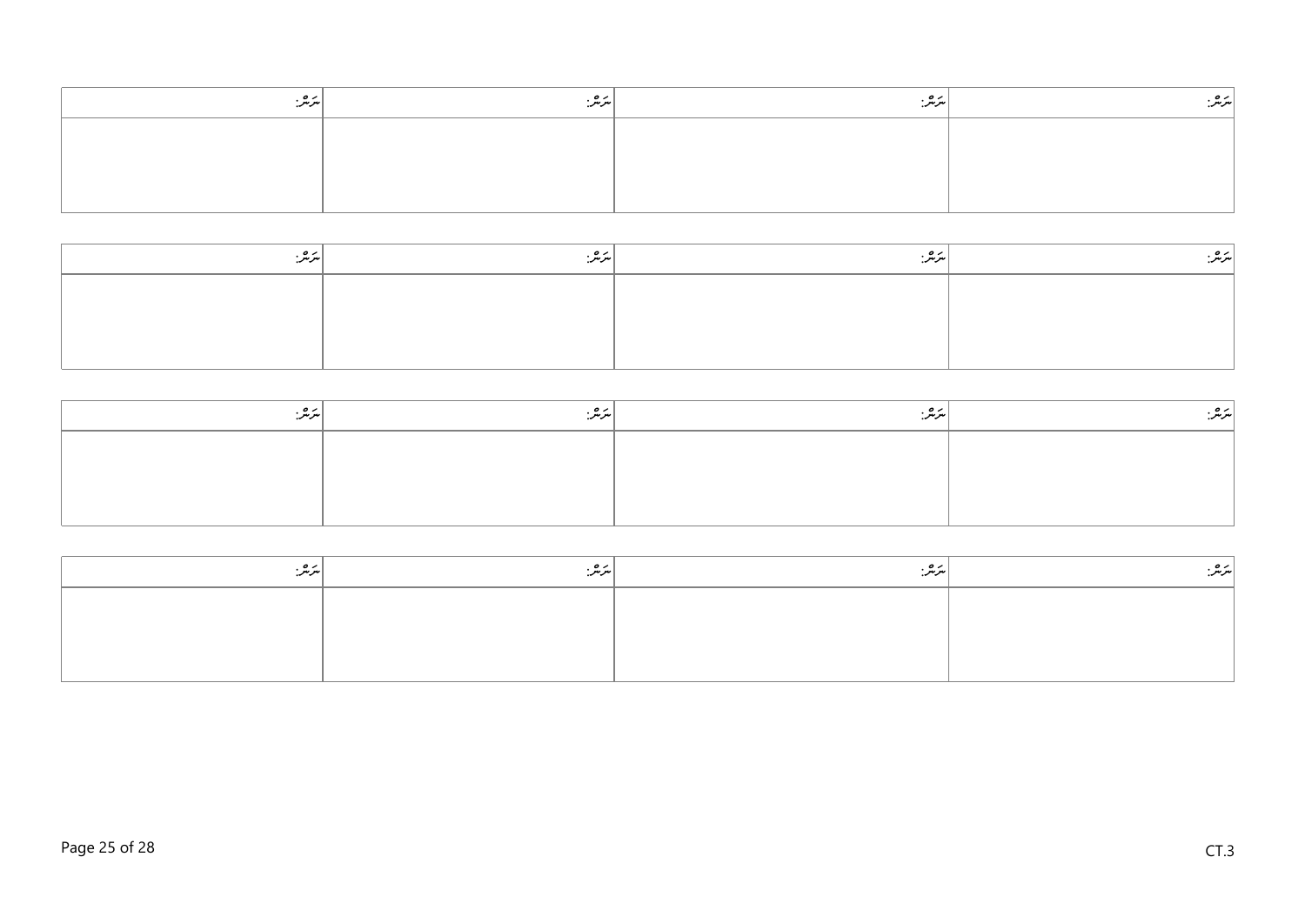| $\cdot$ | ο. | $\frac{\circ}{\cdot}$ | $\sim$<br>سرسر |
|---------|----|-----------------------|----------------|
|         |    |                       |                |
|         |    |                       |                |
|         |    |                       |                |

| يريثن | ' سرسر . |  |
|-------|----------|--|
|       |          |  |
|       |          |  |
|       |          |  |

| بر ه | 。 | $\sim$<br>َ سومس. |  |
|------|---|-------------------|--|
|      |   |                   |  |
|      |   |                   |  |
|      |   |                   |  |

| 。<br>. س | ىرىىر |  |
|----------|-------|--|
|          |       |  |
|          |       |  |
|          |       |  |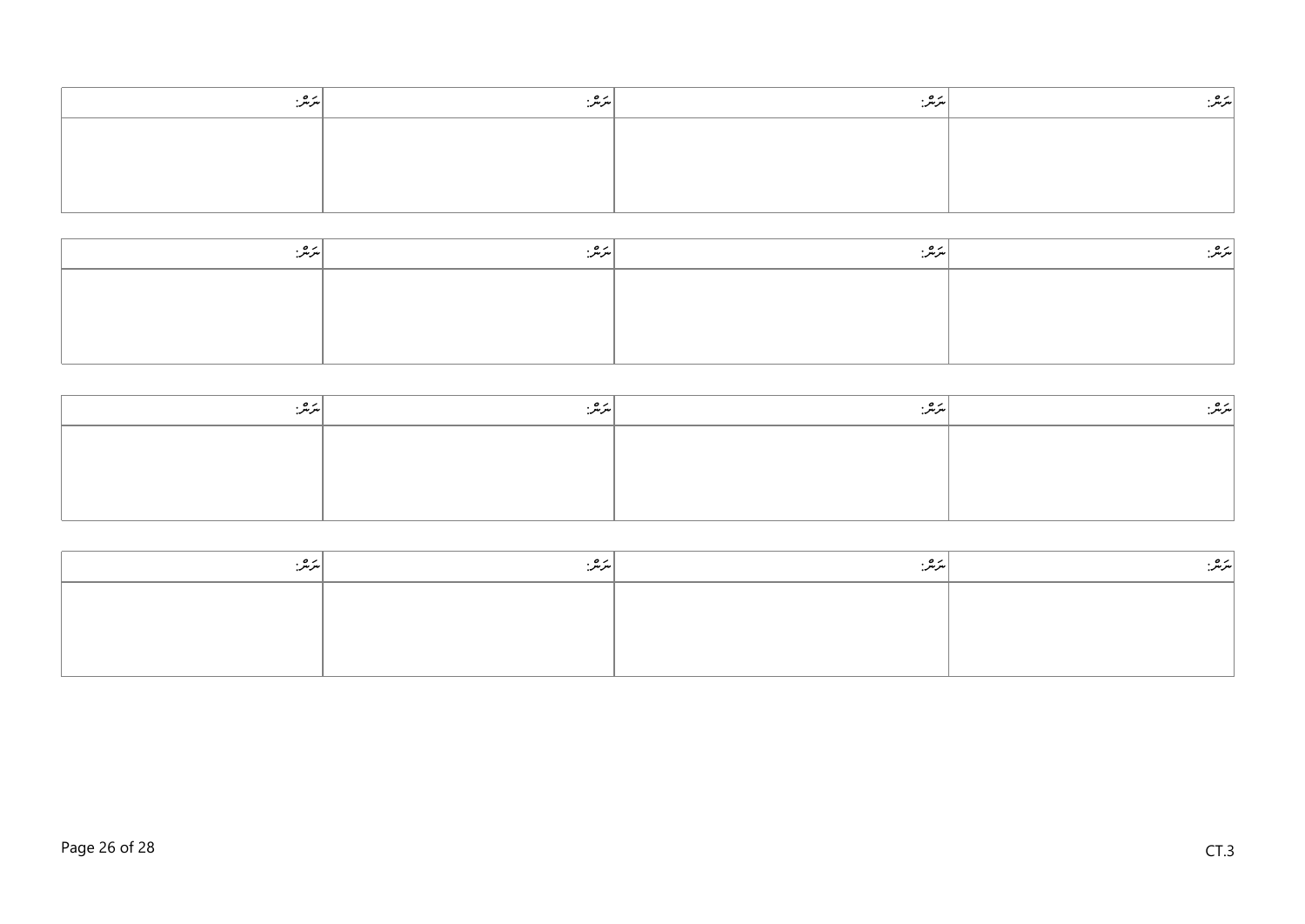| ير هو . | $\overline{\phantom{a}}$ | يرمر | لتزمثن |
|---------|--------------------------|------|--------|
|         |                          |      |        |
|         |                          |      |        |
|         |                          |      |        |

| ىر تىر: | $\circ$ $\sim$<br>" سرسر . | يترمير | o . |
|---------|----------------------------|--------|-----|
|         |                            |        |     |
|         |                            |        |     |
|         |                            |        |     |

| ىئرىتىز: | . .<br>سمرسمد. | 。 |
|----------|----------------|---|
|          |                |   |
|          |                |   |
|          |                |   |

|  | . ه |
|--|-----|
|  |     |
|  |     |
|  |     |